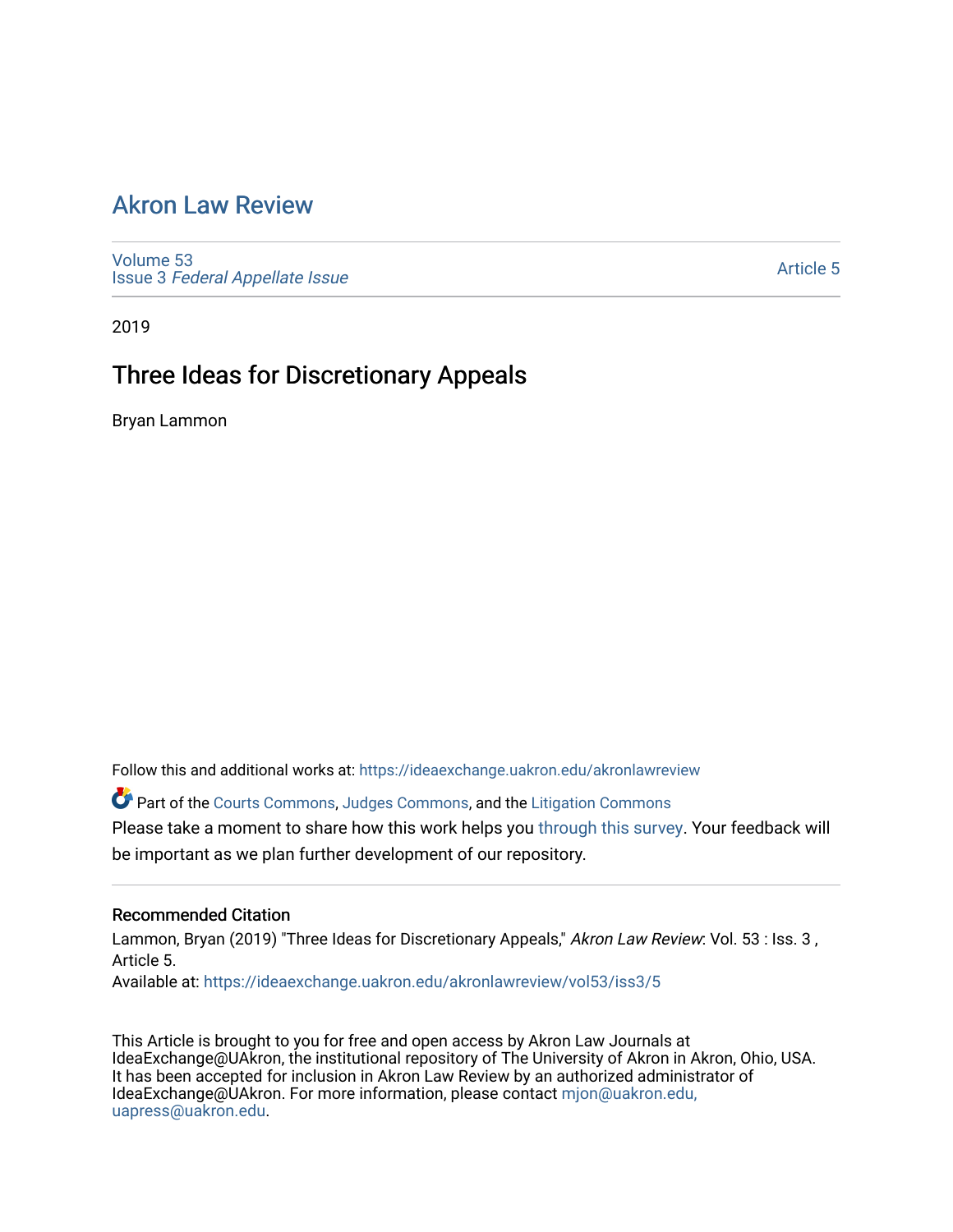*Bryan Lammo[n\\*](#page-1-0)*

| $\mathbf{I}$ . |                                                     |  |
|----------------|-----------------------------------------------------|--|
| II.            | The Present and Future Role of Discretionary        |  |
|                |                                                     |  |
| III.           | Two Alternative Forms of Discretionary Appeals  644 |  |
|                |                                                     |  |
|                |                                                     |  |
|                |                                                     |  |
|                |                                                     |  |
|                |                                                     |  |
|                |                                                     |  |

## I. INTRODUCTION

Discretionary appeals currently play a limited role in federal appellate jurisdiction. But reformers have long argued for a larger role.<sup>1</sup> And any wholesale reform of the current appellate-jurisdiction system will likely involve additional or expanded opportunities for discretionary appeals.[2](#page-1-2) Some of these will be in the form of subject or category-specific discretion, like the current Civil Rule 23(f) (which permits discretionary appeals from class certification decisions). But the more general avenues

<span id="page-1-0"></span><sup>\*</sup> Professor, University of Toledo College of Law. Thanks to Cassandra Burke Robertson, Michael Solimine, and Joan Steinman for comments on an earlier draft. And special thanks, as always, to Nicole Porter.

<span id="page-1-1"></span><sup>1.</sup> *See generally* Edward H. Cooper, *Timing as Jurisdiction: Federal Civil Appeals in Context*, 47 L. & CONTEMP. PROBS. 157 (1984); Howard B. Eisenberg & Alan B. Morrison, *Discretionary Appellate Review of Non-Final Orders: It's Time to Change the Rules*, 1 J. APP. PRAC. & PROCESS 285 (1999); Robert J. Martineau, *Defining Finality and Appealability by Court Rule: Right Problem, Wrong Solution*, 54 U. PITT. L. REV. 717 (1993); Michael E. Solimine, *Revitalizing Interlocutory Appeals in the Federal Courts*, 58 GEO. WASH. L. REV. 1165 (1990) [hereinafter Solimine, *Revitalizing*].

<span id="page-1-2"></span><sup>2.</sup> *See* Bryan Lammon, *Dizzying* Gillespie*: The Exaggerated Death of the Balancing Approach and the Inescapable Allure of Flexibility in Appellate Jurisdiction*, 51 U.RICH. L. REV. 371, 415 (2017) [hereinafter Lammon, *Dizzying* Gillespie].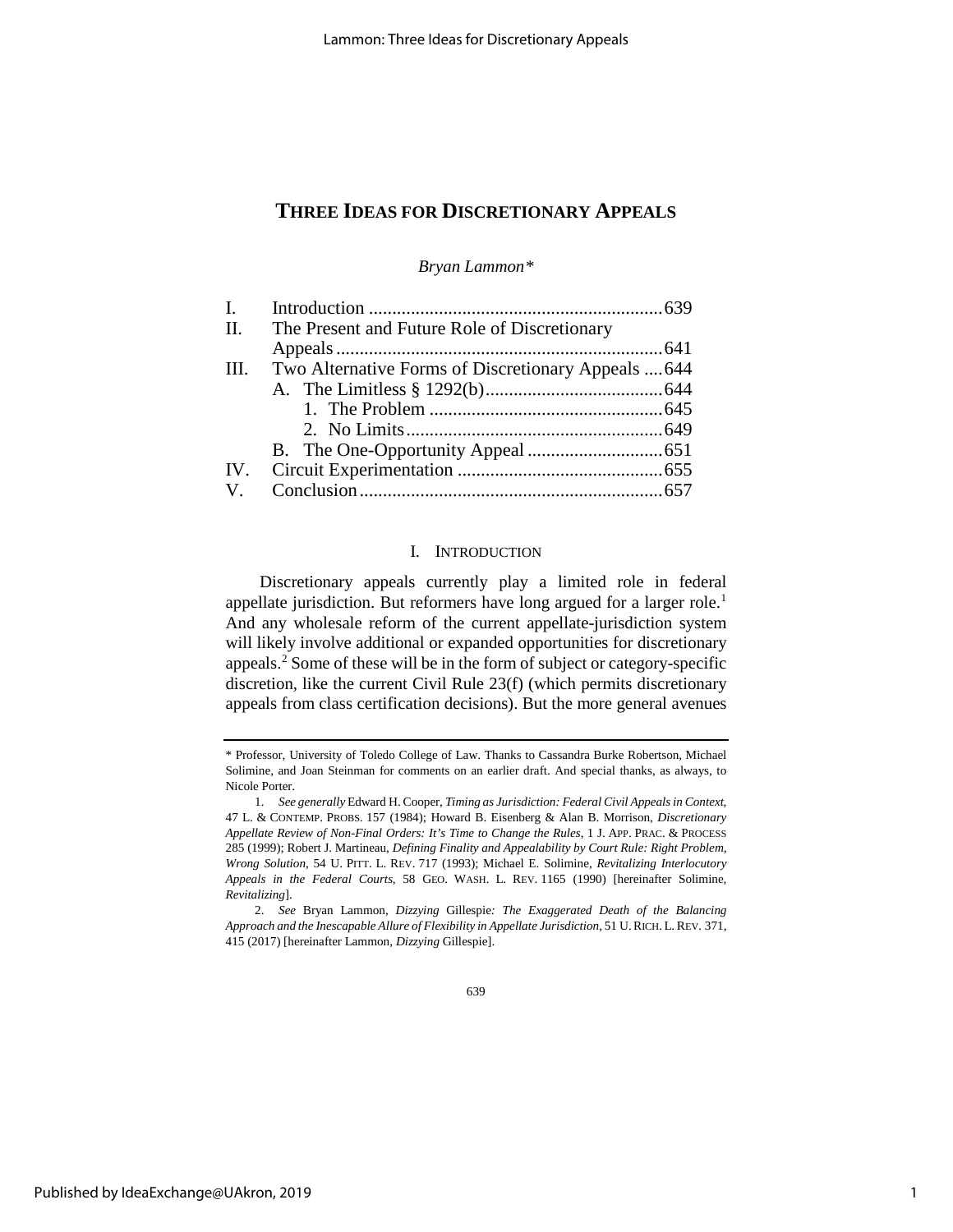for discretionary appeals—which currently exist primarily in 28 U.S.C. § 1292(b)—might also expand.

In this essay, I offer some ideas for the future of discretionary appeals—what form they might take in a reformed system of federal appellate jurisdiction and how we might learn about their function. I have three (admittedly preliminary and undeveloped) ideas:

- First, eliminate all limits on certified appeals under 28 U.S.C. § 1292(b). That provision allows a district court to certify an interlocutory order for an immediate appeal in civil cases, which the courts of appeals then have discretion to review. But—due to the provision's language and the way courts have interpreted that language—only some district court decisions are eligible for § 1292(b) certification. One possible reform would be to remove any limits on the types of decisions that could be certified under § 1292(b).
- Second, give each side in a civil action one opportunity to seek discretionary appellate review without first obtaining district court certification. That is, each side gets to try once. Regardless of whether that petition to appeal is granted or denied, no party from that side may try again without the district court first certifying the issue for immediate appeal (or without using another avenue for discretionary appeals, like Rule 23(f)).
- Third, experiment with these or other possible reforms in a limited number of circuits to see how they work. One of the main issues with expanding discretionary appeals is uncertainty about how they will function. How often will parties seek discretionary review? Can courts of appeals manage the increased caseload? Or will any increase in interlocutory discretionary appeals be offset by a reduction in appeals after a final judgment? We won't know the answer to these and other questions without first trying these new rules. And rather than try nationwide, we might run pilot programs in smaller circuits (such as the First Circuit) to gain some useful data.

<span id="page-2-1"></span><span id="page-2-0"></span>A wholesale switch to discretionary interlocutory appeals (for which some have argued) seems unlikely to me.<sup>[3](#page-2-0)</sup> But less-radical reforms seem plausible.[4](#page-2-1) We should accordingly start thinking about what discretionary

<sup>3.</sup> *See* Bryan Lammon, Perlman *Appeals After* Mohawk, 84 U. CIN. L. REV. 1, 24–25 (2016).

<sup>4.</sup> *See* Lammon, *Dizzying* Gillespie, *supra* note 2, at 415.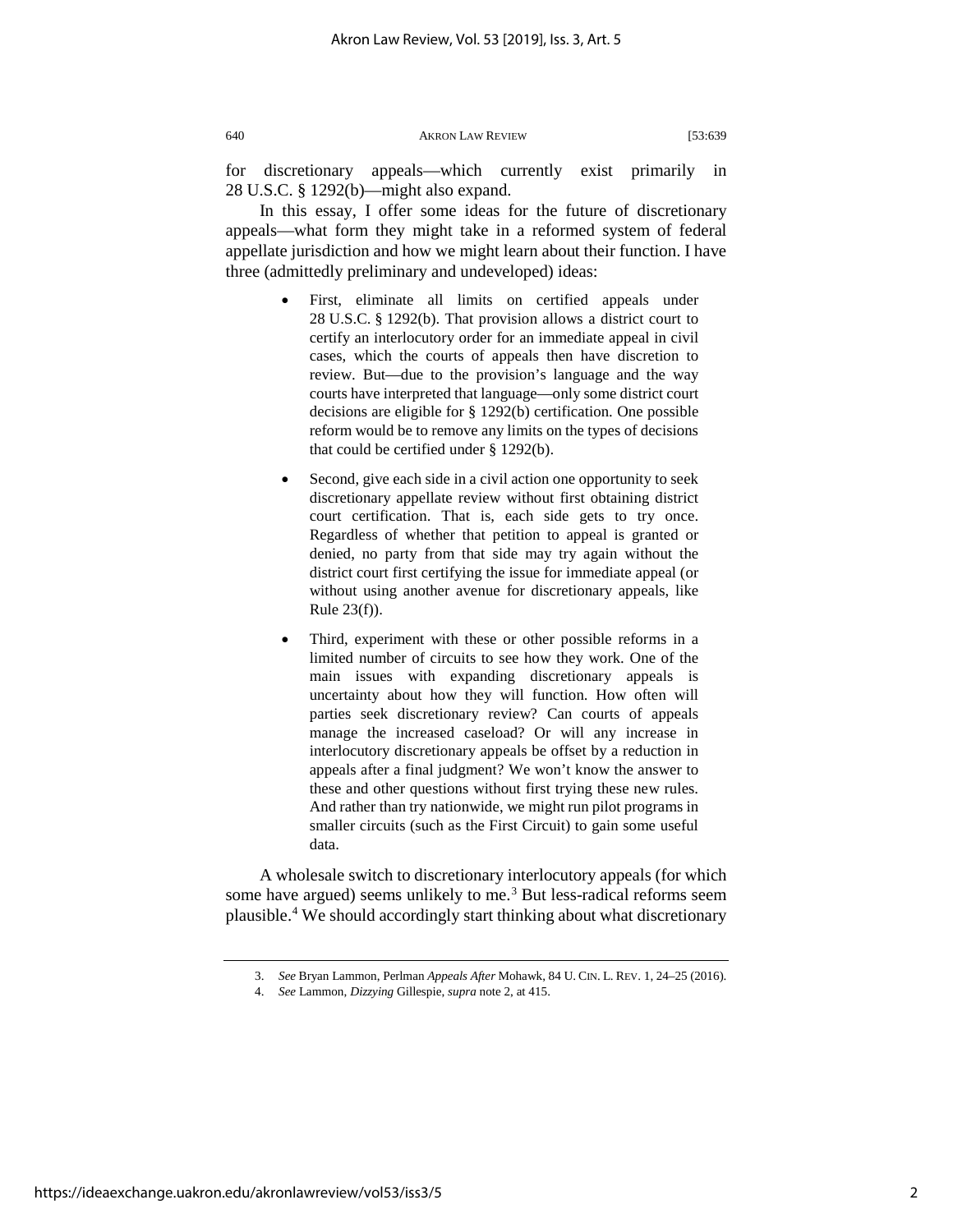appeals might look like in the future and how we might move towards that future.

### II. THE PRESENT AND FUTURE ROLE OF DISCRETIONARY APPEALS

As a general rule, appeals in federal court must wait until the end of district court proceedings, when all issues have been decided and all that remains is enforcing the judgment.<sup>[5](#page-3-0)</sup> But lots of exceptions to that general rule exist. Some are found in statutes.<sup>6</sup> Others come from rules of procedure.[7](#page-3-2) And still others—indeed, lots of others—come from judicial decisions.<sup>[8](#page-3-3)</sup>

Discretionary appeals currently play a limited role in this system. Most federal appeals are as of right. $9$  That is, the appellants do not need the appellate court's permission to take an appeal. Some appeals as of right come before the end of district court proceedings via one of the exceptions to the final-judgment rule. But most appeals as of right come at the end of district court proceedings.

<span id="page-3-0"></span><sup>5.</sup> *See* 28 U.S.C. § 1291 (2018) ("The courts of appeals (other than the United States Court of Appeals for the Federal Circuit) shall have jurisdiction of appeals from all final decisions of the district courts of the United States, the United States District Court for the District of the Canal Zone, the District Court of Guam, and the District Court of the Virgin Islands, except where a direct review may be had in the Supreme Court."); Catlin v. United States, 324 U.S. 229, 233 (1945) (defining a "final decision" as one that "ends the litigation on the merits and leaves nothing for the court to do but execute the judgment"); United States v. Williams, 796 F.3d 815, 817 (7th Cir. 2015) (concluding that a judgment was appealable if it "end[ed] the litigation and [left] nothing but execution of the court's decision, the standard definition of 'final' under § 1291.").

<span id="page-3-1"></span><sup>6.</sup> *See, e.g.*, 9 U.S.C. § 16(a)(1)–(2) (2018) (granting jurisdiction to review decisions refusing to order arbitration); 18 U.S.C. § 3731 (2018) (granting jurisdiction to review government appeals from orders suppressing or excluding evidence in a criminal proceeding); 28 U.S.C. § 1292(a)(1) (2018) (granting jurisdiction over appeals from "[i]nterlocutory orders . . . granting, continuing, modifying, refusing or dissolving injunctions, or refusing to dissolve or modify injunctions."); *id.* § 1453(c) (giving the courts of appeals discretion to review orders remanding a case that was removed under the Class Action Fairness Act).

<span id="page-3-2"></span><sup>7.</sup> *See* FED. R. CIV. P. 23(f) (giving the courts of appeals discretion to review orders granting or denying class certification); FED R. CIV. P. 54(b) (authorizing a district court to enter a final judgment for some (but not all) of the claims or parties in a case "if the court expressly determines that there is no just reason for delay," thereby allowing an immediate appeal from orders that would otherwise have to wait for a final judgment).

<span id="page-3-3"></span><sup>8.</sup> For overviews of the judge-made exceptions to the final-judgment rule, see generally, e.g., THOMAS E. BAKER, A PRIMER ON THE JURISDICTION OF THE U.S. COURTS OF APPEALS 42–49 (2d ed. 2009); Martineau, *supra* note 1, at 737–46; Aaron R. Petty, *The Hidden Harmony of Appellate Jurisdiction*, 62 S.C. L. REV. 353, 360–86 (2010).

<span id="page-3-4"></span><sup>9.</sup> *See* Bryan Lammon, *Finality, Appealability, the Scope of Interlocutory Review*, 93 WASH. L. REV. 1809, 1811 (2018) (noting that most of the law of federal appellate jurisdiction is built atop § 1291) [hereinafter Lammon, *Finality*].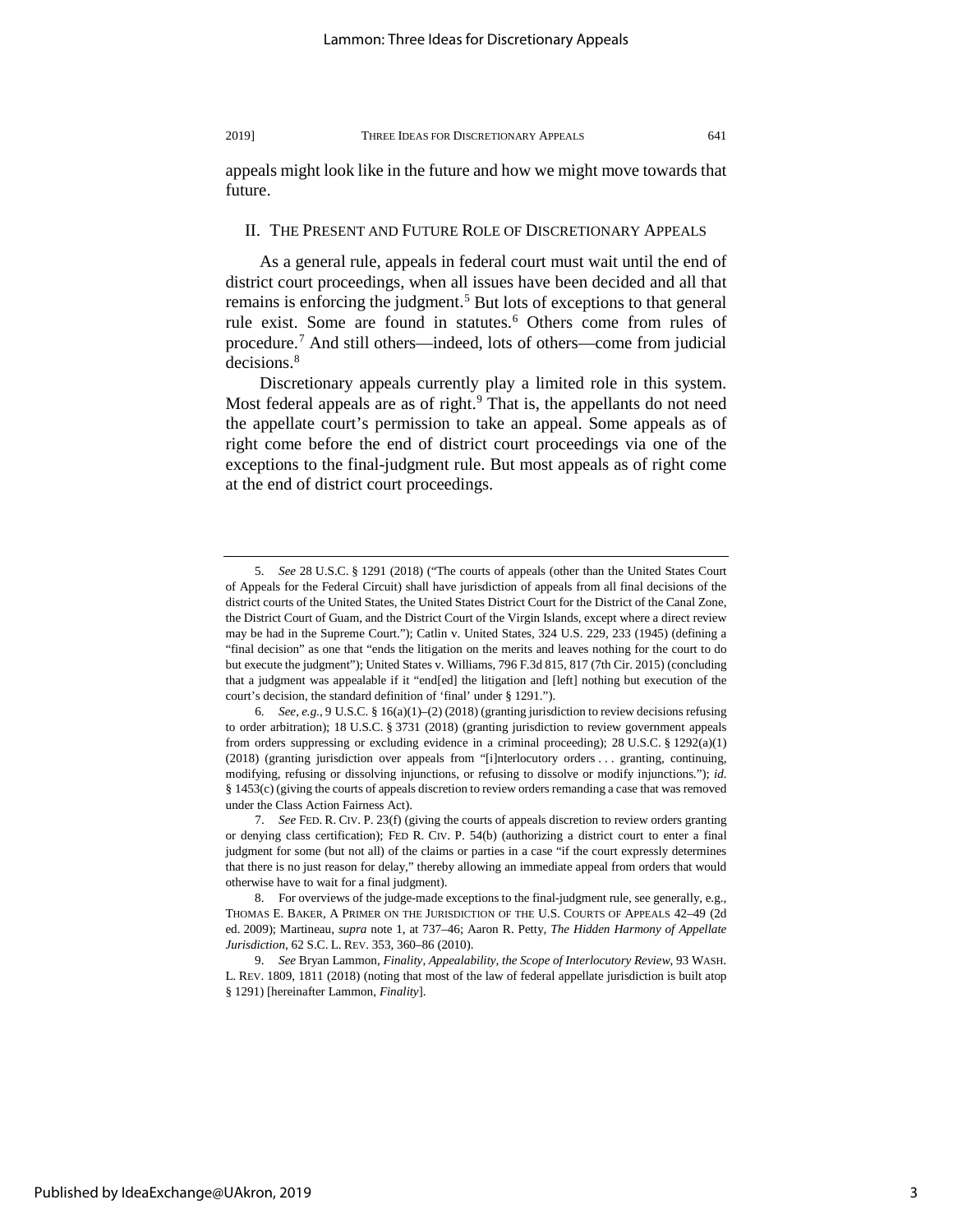Discretionary appeals come before the end of district court proceedings and are thus interlocutory.[10](#page-4-0) And unlike an appeal as of right, a discretionary appeal requires that the would-be appellant get permission to appeal. That permission might come from the district court, the court of appeals, or both. And the court has some amount of discretion as to whether to grant that permission.

Discretionary appeals come primarily via 28 U.S.C. § 1292(b), which creates a system of dual certification for appeals in civil actions. When the district court determines "that [an otherwise non-appealable] order involves a controlling question of law as to which there is substantial ground for difference of opinion and that an immediate appeal from the order may materially advance the ultimate termination of the litigation," it can certify that order for an immediate appeal.<sup>[11](#page-4-1)</sup> The would-be appellant can then petition the court of appeals for permission to appeal. That court in turn has more-or-less complete discretion over whether to then hear the appeal. If the appellate court grants the petition, the case then proceeds like any other appeal.

A few other avenues for discretionary appellate review exist. Mandamus is probably the most well-known. Though not technically an appeal, mandamus allows the courts of appeals to review district court decisions in extraordinary circumstances.<sup>12</sup> The remaining avenues apply only to certain kinds of decisions or in certain proceedings. For example, Federal Rule of Civil Procedure 23(f) gives the courts of appeals discretion to hear appeals from class-certification decisions. A provision in the Class Action Fairness Act—28 U.S.C. § 1453(c)—gives the courts of appeals discretion to review remand orders made under that Act. And in a provision similar to § 1292(b), bankruptcy courts can certify an order for immediate appeal that the courts of appeals then have discretion to hear. $13$ 

<span id="page-4-0"></span><sup>10.</sup> Perhaps the only discretionary appeals that come after the end of district court proceedings are discretionary appeals of remand orders under the Class Action Fairness Act. *See* 28 U.S.C. § 1453(c) (2018). Thanks to Michael Solimine for pointing this out.

<sup>11.</sup> 28 U.S.C. § 1292(b) (2018).

<span id="page-4-2"></span><span id="page-4-1"></span><sup>12.</sup> *See* 28 U.S.C. § 1651 (2018). For overviews of appellate mandamus, see Paul R. Gugliuzza, *The New Federal Circuit Mandamus*, 45 IND. L. REV. 343, 351–61 (2012); Adam N. Steinman, *Reinventing Appellate Jurisdiction*, 48 B.C. L. REV. 1237, 1257–66 (2007).

<span id="page-4-3"></span><sup>13.</sup> *See* 28 U.S.C. § 158(d)(2) (2018). *See also* 28 U.S.C. § 1292(d)(1) (2018) (governing certified appeals from the Court of International Trade); *id* § 1292(d)(2) (governing certified appeals from the Court of Federal Claims); 48 U.S.C. § 2166(e)(3) (2018) (governing certified appeals in suits related to the Puerto Rico Oversight, Management, and Economic Security Act).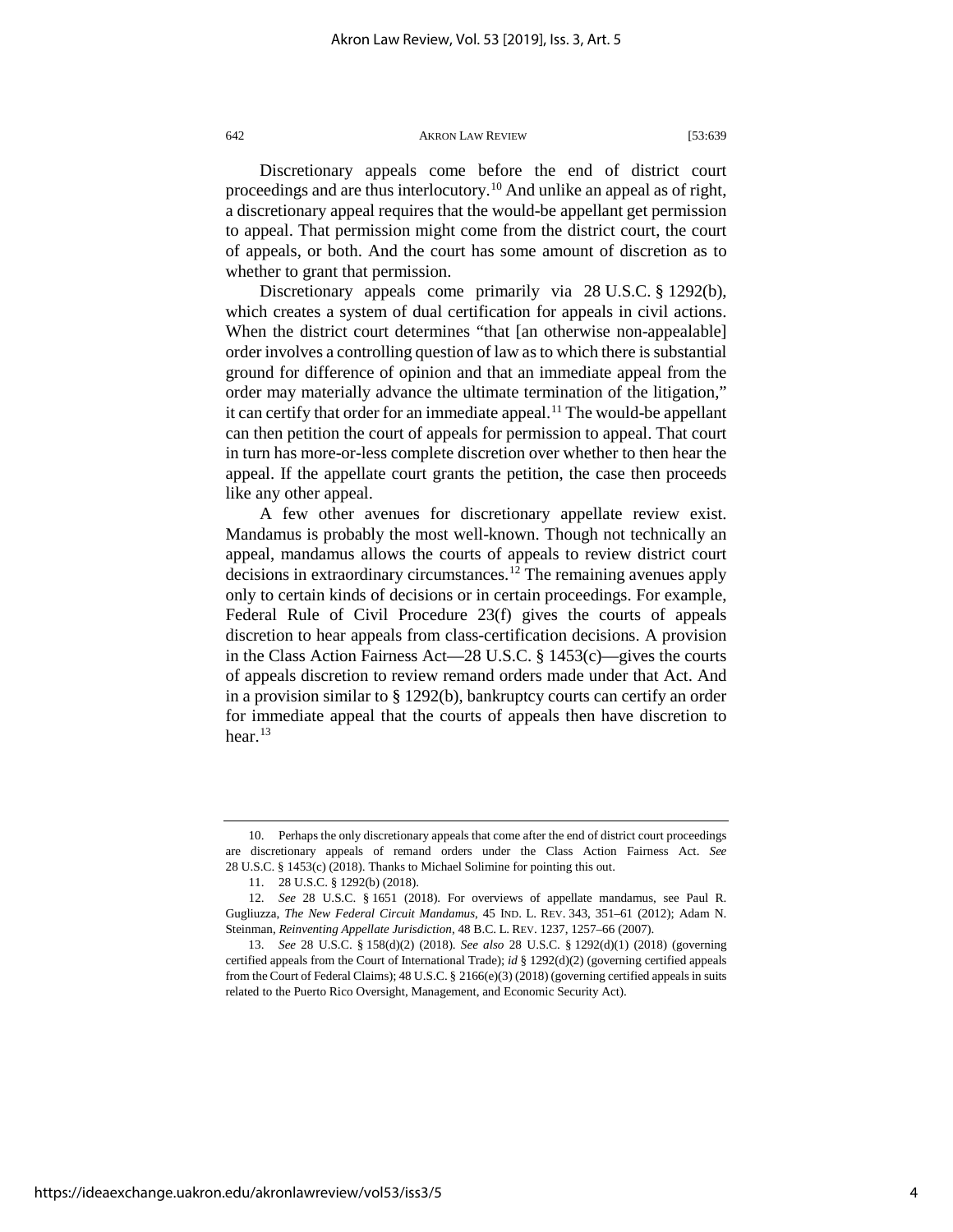By nearly all accounts, the current system of federal appellate jurisdiction is broken and sorely in need of fixing.<sup>[14](#page-5-0)</sup> The system's problems have been extensively covered elsewhere, and I don't need to repeat them here.<sup>[15](#page-5-1)</sup> Suffice it to say that the current regime of federal appeals is complicated and unpredictable, and it doesn't meet the needs of modern litigation.<sup>[16](#page-5-2)</sup>

Reform has accordingly long been a focus of the appellatejurisdiction literature. When it comes to discretionary appeals, proposed reforms have taken a few different forms. Some propose discretionary appellate jurisdiction over particular kinds of district court decisions or in particular contexts.[17](#page-5-3) Others argue for expanding or reinvigorating existing avenues for discretionary appeals.<sup>[18](#page-5-4)</sup> And still others argue for a wholesale switch to discretionary interlocutory appeals.<sup>19</sup>

I have focused largely on wholesale reform in my work, proposing a system that combines discretion and categorical rules for appealability.<sup>[20](#page-5-6)</sup>

<span id="page-5-3"></span>17. *See, e.g.*, Bryan Lammon, *Assumed Facts and Blatant Contradictions in Qualified-Immunity Appeals*, 55 GA. L. REV. (forthcoming 2020) (draft at 68–69) (suggesting discretionary appeals for denials of qualified immunity); Andrew S. Pollis, *Civil Rule 54(b): Seventy-Five and Ready for Retirement*, 65 FLA. L. REV. 711, 757–60 (2013) (arguing for discretionary appeals over decisions that resolve some (but not all) claims in a multi-claim or multi-party action) [hereinafter Pollis, *Rule 54(b)*]; Michael E. Solimine, *Are Interlocutory Qualified Immunity Appeals Lawful?*, 94 NOTRE DAME L. REV. ONLINE 169, 183 (2019) (suggesting discretionary appeals for denials of qualified immunity).

<span id="page-5-0"></span><sup>14.</sup> Lammon, *Finality*, *supra* note 9, at 1821–22; Martineau, *supra* note 1, at 729 ("[T]he unanimous view of commentators is that the rule has either too many or too few exceptions, but in any event requires revision.").

<span id="page-5-1"></span><sup>15.</sup> *See, e.g.*, Bryan Lammon, *Rules, Standards, and Experimentation in Appellate Jurisdiction*, 74 OHIO ST. L.J. 423, 432–36 (2013) [hereinafter Lammon, *Rules*]; Steinman, *supra* note 12, at 1252–57, 1266–72.

<span id="page-5-2"></span><sup>16.</sup> *See, e.g.*, Paul D. Carrington, *Toward a Federal Civil Interlocutory Appeals Act*, 47 L & CONTEMP. PROBS. 165, 165–66 (1984) (noting "the unconscionable intricacy of the existing law, depending as it does on overlapping exceptions, each less lucid than the next."); Cooper, *supra* note 1, at 157 ("The final judgment requirement has been supplemented by a list of elaborations, expansions, evasions, and outright exceptions that is dazzling in its complexity."); Eisenberg & Morrison, *supra* note 1, at 291 (calling the current system "arcane and confusing"); Lammon, *Finality*, *supra* note 9, at 1815–25; Maurice Rosenberg, *Solving the Federal Finality-Appealability Problem*, 47 L. & CONTEMP. PROBS. 171, 172 (1984) ("The existing federal finality-appealability situation is an unacceptable morass."); Melissa A. Waters, *Common Law Courts in an Age of Equity Procedure: Redefining Appellate Review for the Mass Torts Era*, 80 N.C. L. REV. 527, 556 (2002) (noting the "dizzying array of statutory and judicially-created [finality] exceptions").

<span id="page-5-4"></span><sup>18.</sup> *See generally, e.g.*, Solimine, *Revitalizing*, *supra* note 1, at 1201–05; Steinman, *supra* note 12, at 1276–82.

<span id="page-5-6"></span><span id="page-5-5"></span><sup>19.</sup> *See* Cooper, *supra* note 1, at 163–64; Eisenberg & Morrison, *supra* note 1, at 293–302; Martineau, *supra* note 1, at 748–87; John C. Nagel, Note, *Replacing the Crazy Quilt of Interlocutory Appeals with Discretionary Review*, 44 DUKE L.J. 200, 214–22. *See also* Martin H. Redish, *The Pragmatic Approach to Appealability in the Federal Courts*, 75 COLUM. L. REV. 89, 124–27 (1975).

<sup>20.</sup> *See* Lammon, *Dizzying* Gillespie, *supra* note 2, at 415–16.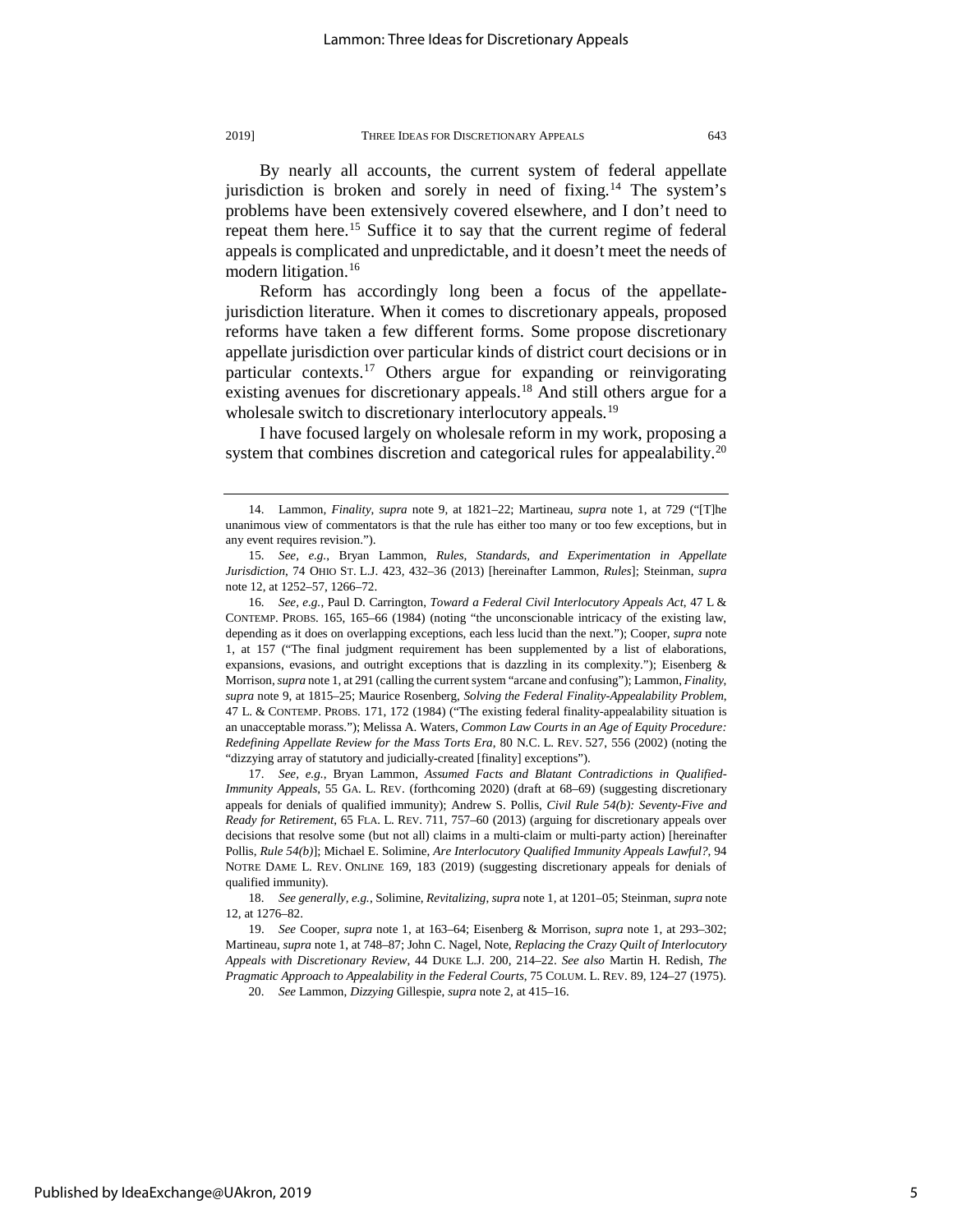Categorical rules would describe what is (and perhaps what isn't) appealable before the end of district court proceedings.<sup>[21](#page-6-0)</sup> Some of those categorical rules might be discretionary appeals. And all of those rules would be capped with a discretionary catchall that would cover appeals that did not fall into any categorical rule.<sup>[22](#page-6-1)</sup> I have argued that this system (inspired by the hearsay rules in the Federal Rules of Evidence) could clear up the existing system of federal appellate jurisdiction and make the system transparent and accessible.<sup>[23](#page-6-2)</sup> And the discretionary catchall would inject overt flexibility into the system—something that the complexity of modern federal litigation requires.<sup>[24](#page-6-3)</sup>

## III. TWO ALTERNATIVE FORMS OF DISCRETIONARY APPEALS

What would the discretionary catchall look like? It could be a blanket grant of discretion, much like the system proposed by advocates of a wholesale switch to discretionary interlocutory appeals. Or it could simply be something similar to what already exists: § 1292(b) and mandamus.

Or it could be something else. And it's worth thinking about what that something else might look like. I offer two ideas, both of them admittedly preliminary and undeveloped. The first is the more modest one: remove most (or even all) of the limits that currently exist (or seem to exist) on the use of § 1292(b). The second is more radical: give parties one opportunity in every action to seek discretionary appellate review from any district court decision. I'm not saying that we should adopt these particular rules. I am, however, saying that we need to start thinking about rules like them. This is accordingly only the start of the discussion.

#### *A. The Limitless § 1292(b)*

Let's start with § 1292(b). Again, § 1292(b) applies only in civil cases. And it authorizes the district court to certify a decision for an immediate appeal. Specifically, it says that district courts "shall" certify their orders for an immediate appeal when they are "of the opinion that such order involves a controlling question of law as to which there is substantial ground for difference of opinion and that an immediate appeal from the order may materially advance the ultimate termination of the

<sup>21.</sup> *Id.*

<sup>22.</sup> *Id.*

<sup>23.</sup> *Id.* at 416–17.

<span id="page-6-3"></span><span id="page-6-2"></span><span id="page-6-1"></span><span id="page-6-0"></span><sup>24.</sup> *Id.* at 417; *see also* Bryan Lammon, Hall v. Hall*: A Lose-Lose Case for Appellate Jurisdiction*, 68 EMORY L.J. ONLINE 1001, 1011 (2018) [hereinafter Lammon, *A Lose-Lose Case*].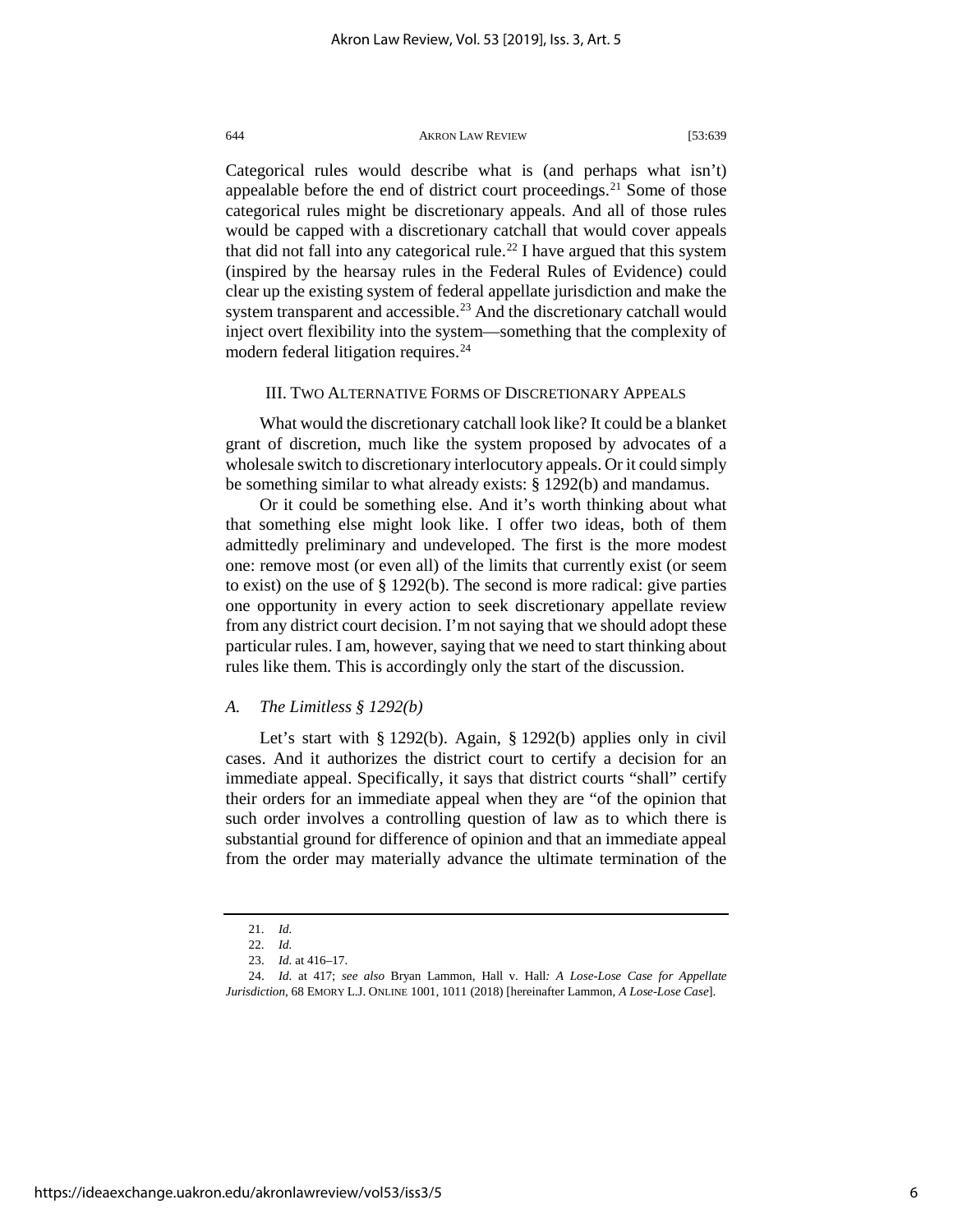litigation."[25](#page-7-0) When a district court certifies its decision under this statute, the would-be appellant then has 10 days to petition the court of appeals for permission to appeal. $^{26}$  $^{26}$  $^{26}$ 

Section 1292(b) could be an excellent appellate rule. In theory, it provides a valuable source of flexibility, allowing immediate appeals when the district and appellate courts agree that an appeal is warranted.<sup>[27](#page-7-2)</sup> The district court's gatekeeper role—requiring that it first certify an appeal—limits the provision's impact on appellate work; there can be only as many appeals as there are certified decisions. And § 1292(b) avoids wasteful procedural litigation on jurisdiction. Unlike clunkier avenues for appeal like the collateral-order doctrine, the court of appeals decides whether to hear an appeal before any time is spent addressing the issues that the appeal raises. Michael Solimine, as well as the authors of *Federal Practice and Procedure*, have accordingly called for a broad reading and use of § 1292(b).<sup>[28](#page-7-3)</sup>

1. The Problem

At least that's the theory. In practice, § 1292(b) has proved unsatisfactory.[29](#page-7-4) It is severely underused; district courts are too reluctant to certify their decisions, and even when they do, courts of appeals are too stingy with their own discretion.<sup>[30](#page-7-5)</sup> The reasons for this are unclear. It might be that courts simply disagree with their critics on the appropriateness of appeals. But there are at least some signs that § 1292(b) isn't working as intended. For example, a recent spate of appellate decisions has used mandamus to reverse—actually or effectively—a district court's refusal to certify an order for appeal.<sup>[31](#page-7-6)</sup>

<sup>25.</sup> 28 U.S.C. § 1292(b) (2018).

<sup>26.</sup> *Id.*

<span id="page-7-2"></span><span id="page-7-1"></span><span id="page-7-0"></span><sup>27.</sup> 16 CHARLES ALAN WRIGHT, ARTHUR R. MILLER & EDWARD C. COOPER, FEDERAL PRACTICE & PROCEDURE § 3930 (3d ed. 1998) ("Ideally, § 1292(b) could be used to allow interlocutory appeals whenever the district court and court of appeals agree that immediate review is a good gamble.").

<sup>28.</sup> *See id.*; Solimine, *Revitalizing*, *supra* note 1, at 1204–05.

<sup>29.</sup> *See* Solimine, *Revitalizing*, *supra* note 1, at 1165.

<span id="page-7-5"></span><span id="page-7-4"></span><span id="page-7-3"></span><sup>30.</sup> *See* 16 WRIGHT ET AL., *supra* note 27, § 3929 ("[I]t is clear that § 1292(b) has not made serious inroads on the final-judgment rule."); Solimine, *Revitalizing*, *supra* note 1, at 1165.

<span id="page-7-6"></span><sup>31.</sup> *See In re* Gee, 941 F.3d 153, 172–73 (5th Cir. 2019) (denying mandamus to decide the plaintiff's standing to sue but suggesting that the district court certify the merits of the plaintiff's claim for a § 1292(b) appeal); *In re* Trump, 781 F. App'x 1, 2 (D.C. Cir. 2019) (denying mandamus to reverse the denial of a  $\S 1292(b)$  certification but also remanding the matter for "immediate reconsideration"); *In re* Trump, 928 F.3d 360, 372 (4th Cir. 2019) (directing a district court—via a writ of mandamus—to certify an issue for immediate appeal under 28 U.S.C. § 1292(b)), *rehearing en banc granted*, 780 F. App'x 36 (4th Cir. 2019). *See also* Michael E. Solimine, *The Renaissance of*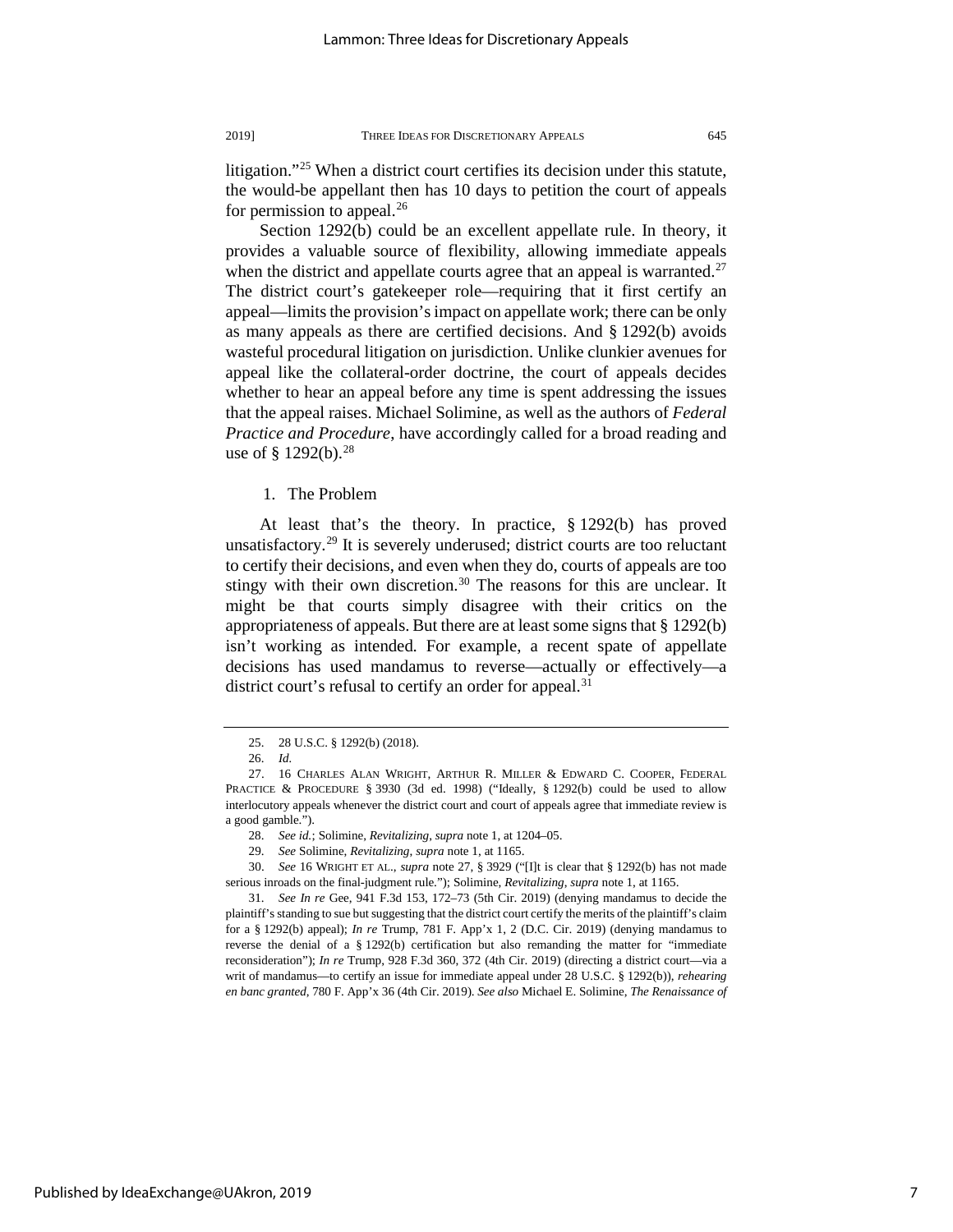So what's wrong with § 1292(b)? Commentators have ventured a few guesses. First and primarily are the ways in which courts have treated the criteria specified in § 1292(b): a substantial ground for difference of opinion, a controlling question of law, and material advancement of the litigation. These criteria might be read as guidelines for the district court to consider when deciding whether to certify an order. But courts sometimes speak of these criteria as prerequisites to or requirements for a § 1292(b) certification.<sup>[32](#page-8-0)</sup> That is, the district court cannot certify an order unless all three of these criteria are satisfied. Several courts have added an extra-textual "big case" requirement to § 1292(b), holding that certified appeals are appropriate only in "big" or "exceptional" cases.<sup>[33](#page-8-1)</sup>

This practice—reading § 1292(b)'s criteria as prerequisites to certification—poses several problems. For one thing, it unwisely restricts the category of orders to which  $\S 1292(b)$  could apply.<sup>[34](#page-8-2)</sup> The three statutory criteria, and even the extra-textual "big case" requirement, are all relevant to determining whether an interlocutory appeal is appropriate. But they're underinclusive. Lots of district court decisions that fail to meet one or more of those criteria might merit an immediate appeal. When applied strictly and cumulatively, these criteria impede the use of  $\S 1292(b).$ <sup>[35](#page-8-3)</sup> When an order doesn't seem to satisfy one or more of the criteria, courts must either deny the certification or fudge the criteria.

For another thing, as far as requirements go, § 1292(b)'s are fuzzy and vague. That's not a good look for an appellate rule. To see why, it's worth considering the components of appellate rules. All appellate rules

*Permissive Interlocutory Appeals and the Demise of the Collateral Order Doctrine*, 53 AKRON L. REV. (forthcoming 2020) (draft at 7–13).

<span id="page-8-0"></span><sup>32.</sup> 16 WRIGHT ET AL., *supra* note 27, § 3930 ("Opinions that elaborate on the reasons for permitting or refusing to permit appeal, however, tend to reflect a less relaxed attitude that may interfere with full realization of the statutory purposes. No insuperable barriers have been raised, but there is a risk that flexible application may be discouraged by opinions that imply restrictive views of the statutory criteria in expressing the conclusion that interlocutory appeal is not desirable in a particular case.").

<sup>33.</sup> *See id.*; Solimine, *Revitalizing*, *supra* note 1, at 1173, 1193–95.

<span id="page-8-2"></span><span id="page-8-1"></span><sup>34.</sup> 16 WRIGHT ET AL., *supra* note 27, § 3929 ("The flexible approach to § 1292(b) is far superior to blind adherence to a supposed need to construe strictly any permission to depart from the final-judgment rule."); Solimine, *Revitalizing*, *supra* note 1, at 1193 ("The limitation of the statute to 'big cases,' and the narrow definitions of the three criteria by which district judges must review certification motions, have limited use of the statute, at least in some quarters.").

<span id="page-8-3"></span><sup>35.</sup> 16 WRIGHT ET AL., *supra* note 27, § 3929 ("So long as the district court has made an order, the three factors that justify interlocutory appeal should be treated as guiding criteria rather than jurisdictional requisites . . . . The three factors should be viewed together as the statutory language equivalent of a direction to consider the probable gains and losses of immediate appeal.").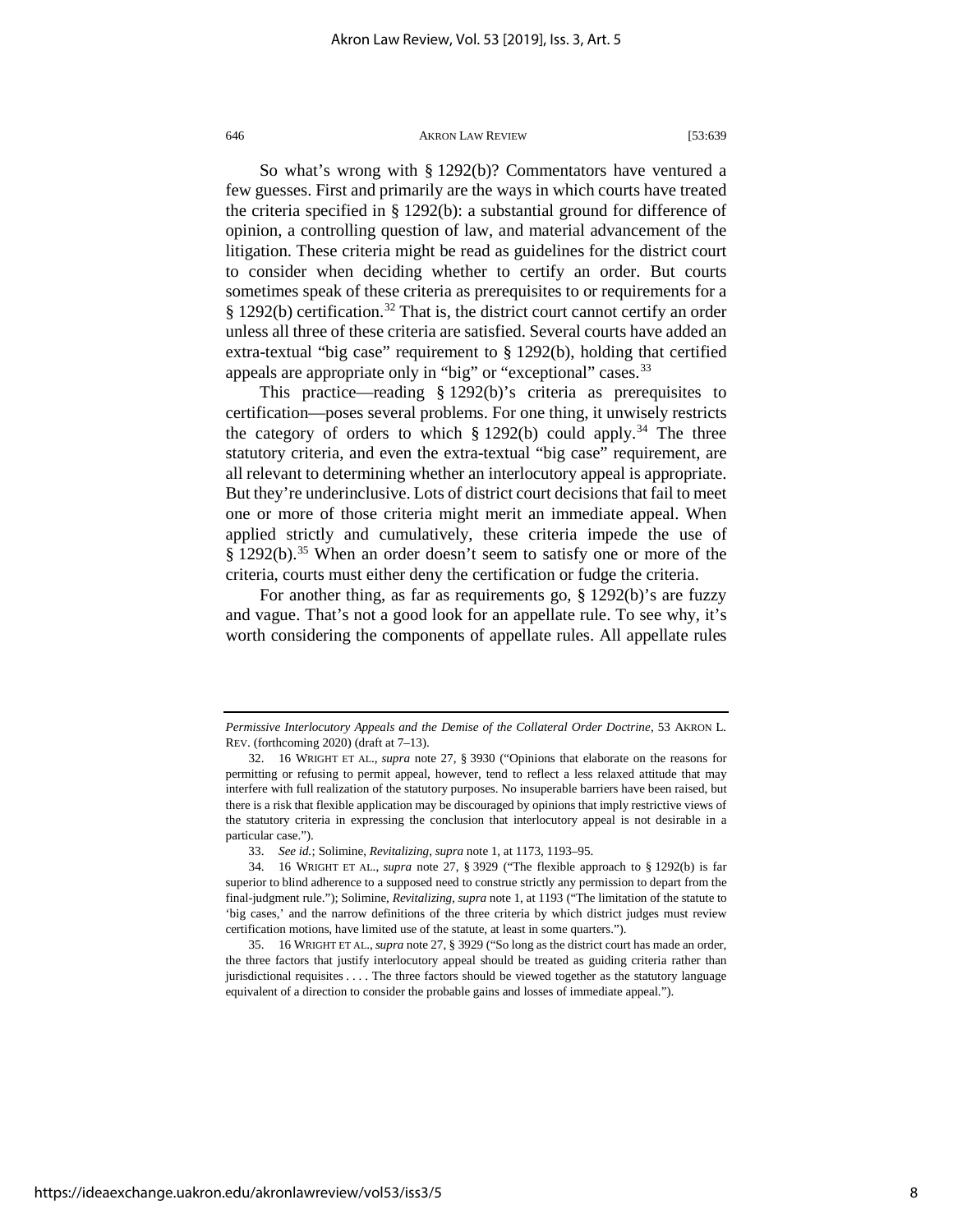have two components: the conditions under which an appeal is allowed, and the category of orders to which the rule applies.<sup>[36](#page-9-0)</sup>

The conditions under which an appeal are allowed implicate the familiar rules-versus-standards debate. $37$  The conditions of appeal fall somewhere on a spectrum between a hard-and-fast rule and a flexible, case-by-case standard.<sup>[38](#page-9-2)</sup> Rule-like requirements for an appeal can be seen in the final-judgment rule itself: an appeal is proper when the district court has decided all outstanding issues (though there is still some nuance to that rule, along with a few exceptions).<sup>39</sup> Standard-like conditions would be the exercise of discretion over the propriety of an appeal, like Rule  $23(f).^{40}$  $23(f).^{40}$  $23(f).^{40}$ 

Separate from the conditions for an appeal is the category of orders to which an appellate rule applies; that is, the orders that are eligible to be considered under the relevant conditions for appeal.<sup>[41](#page-9-5)</sup> Categories have at least two dimensions. First, they fall somewhere on a spectrum between narrow and broad categories. Narrow categories encompass only specific kinds of orders or circumstances; again, Rule 23(f) (which applies to class-certification decisions) provides a nice example. Broader categories apply to all orders in a particular kind of case (*e.g.*, multidistrict litigation, civil cases) or even *all* district court decisions (*e.g.*, mandamus).

Categories also fall somewhere on a spectrum, this one between clear categories and fuzzy ones. $42$  A clear category leaves little ambiguity over whether a particular district court order is eligible for the appellate rule. The law being the law, some ambiguity is inevitable at the margins.<sup>43</sup> But for the most part, there is little dispute over whether an order fits within and can be evaluated under—a particular appellate rule. A fuzzy category

<span id="page-9-1"></span><span id="page-9-0"></span><sup>36.</sup> *See* Richard L. Heppner Jr., *Conceptualizing Appealability: Resisting the Supreme Court's Categorical Imperative*, 55 TULSA L. REV. (forthcoming 2020) (draft at 27–29).

<sup>37.</sup> *See id.* at 23–25; Lammon, *Rules*, *supra* note 15, at 448–52.

<sup>38.</sup> *See* Heppner, *supra* note 36, at 23–25.

<sup>39.</sup> 28 U.S.C. § 1291 (2018).

<span id="page-9-4"></span><span id="page-9-3"></span><span id="page-9-2"></span><sup>40.</sup> This does not mean that Rule 23(f) has "standards" for when appeals are proper; it doesn't, and the courts of appeals have had to develop criteria for evaluating the propriety of a Rule 23(f) appeal. I simply mean that the conditions under which an appeal is proper are not defined by hardand-fast rules but instead by considerations that guide the court in its decisionmaking.

<sup>41.</sup> *See* Heppner, *supra* note 36, at 27.

<sup>42.</sup> *See id.* at 50–51.

<span id="page-9-7"></span><span id="page-9-6"></span><span id="page-9-5"></span><sup>43.</sup> *See, e.g.*, Matz v. Household Int'l Tax Reduction Investment Plan, 687 F.3d 824, 826 (7th Cir. 2012) (addressing whether an order modifying the scope of a previously certified class is appealable under Rule 23(f)); Fleischman v. Albany Med. Ctr., 639 F.3d 28, 31 (2d Cir. 2011) (per curiam) (addressing whether an order denying a motion to amend a class-certification order revives the time for taking a Rule 23(f) appeal).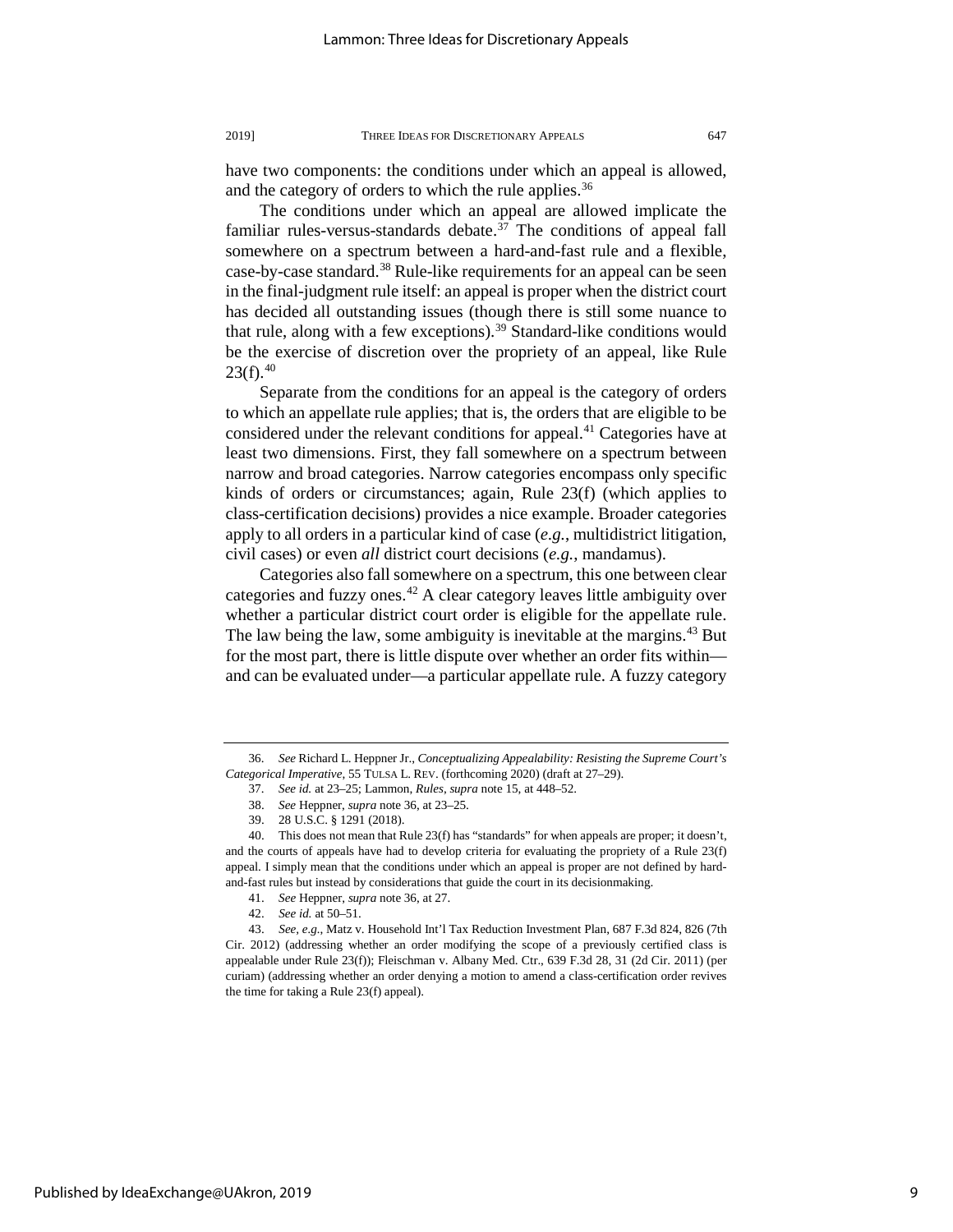is the opposite, creating uncertainty about whether an appellate rule applies to a particular district court order.

I think that clear categories are appropriate for most (if not all) appellate rules. Clear categories minimize uncertainty and importantly—litigation over whether an appellate rule applies to a particular district court order. They focus attention instead on the conditions for appeal. That determination can be easy with rule-like conditions for appeal. Or it can require the exercise of judgment and discretion with standard-like conditions for appeal. In either case, attention is focused on whether an appeal is appropriate.

Back to § 1292(b). The appellate court's role can be easily described: once the district court has certified a decision, the court of appeals exercises complete discretion over whether an appeal is appropriate. So the conditions for appeal are just about as standard-like as they get. And the category of orders eligible for the appellate court's discretion is narrow and clear: any order the district court has certified under § 1292(b).

At the district court level, § 1292(b) seems to couple a fuzzy category with a standard-like exercise of discretion. Reading § 1292(b)'s criteria as requirements—*i.e.*, the district court cannot certify an order unless those requirements are met—creates uncertainty and litigation over whether an order is eligible for certification. It's not clear from the get-go whether these criteria are satisfied. Opinions can differ on whether a question is controlling or whether a substantial ground for disagreement exists or whether an appeal would advance the litigation or even whether a question is one of law.<sup>[44](#page-10-0)</sup> This means uncertainty and litigation over eligibility, which can distract from the more important issue of whether the order in question should be immediately appealed.

The situation is even worse when you couple this vague category with an arguably discretionary determination. It's not clear whether district courts are supposed to make a discretionary (as opposed to mandatory) decision on certification.<sup>[45](#page-10-1)</sup> But if their decision is

<span id="page-10-0"></span><sup>44.</sup> *See generally* 16 WRIGHT ET AL.,*supra* note 27, § 3930; Solimine, *Revitalizing*, *supra* note 1, at 1172–74.

<span id="page-10-1"></span><sup>45.</sup> The legislative history says that the district court's decision is discretionary. *See* 16 WRIGHT ET AL., *supra* note 27, § 3929 ("[T]he appeal is discretionary rather than a matter of right. It is discretionary in the first instance with the district judge . . . ."). *See also id.* ("The initial determination that appeal is desirable is confided to the discretion of the district judge, relying on the criteria specified in the statute."); BAKER, *supra* note 8, at 59. But the statute's use of the term "shall" has led some to argue that the district court has only limited discretion in certifying an order under § 1292(b). *See* Cassandra Burke Robertson, *Appellate Review of Discovery Orders in Federal Court: A Suggested Approach for Handling Privilege Claims*, 81 WASH. L. REV. 733, 779–81 (2006).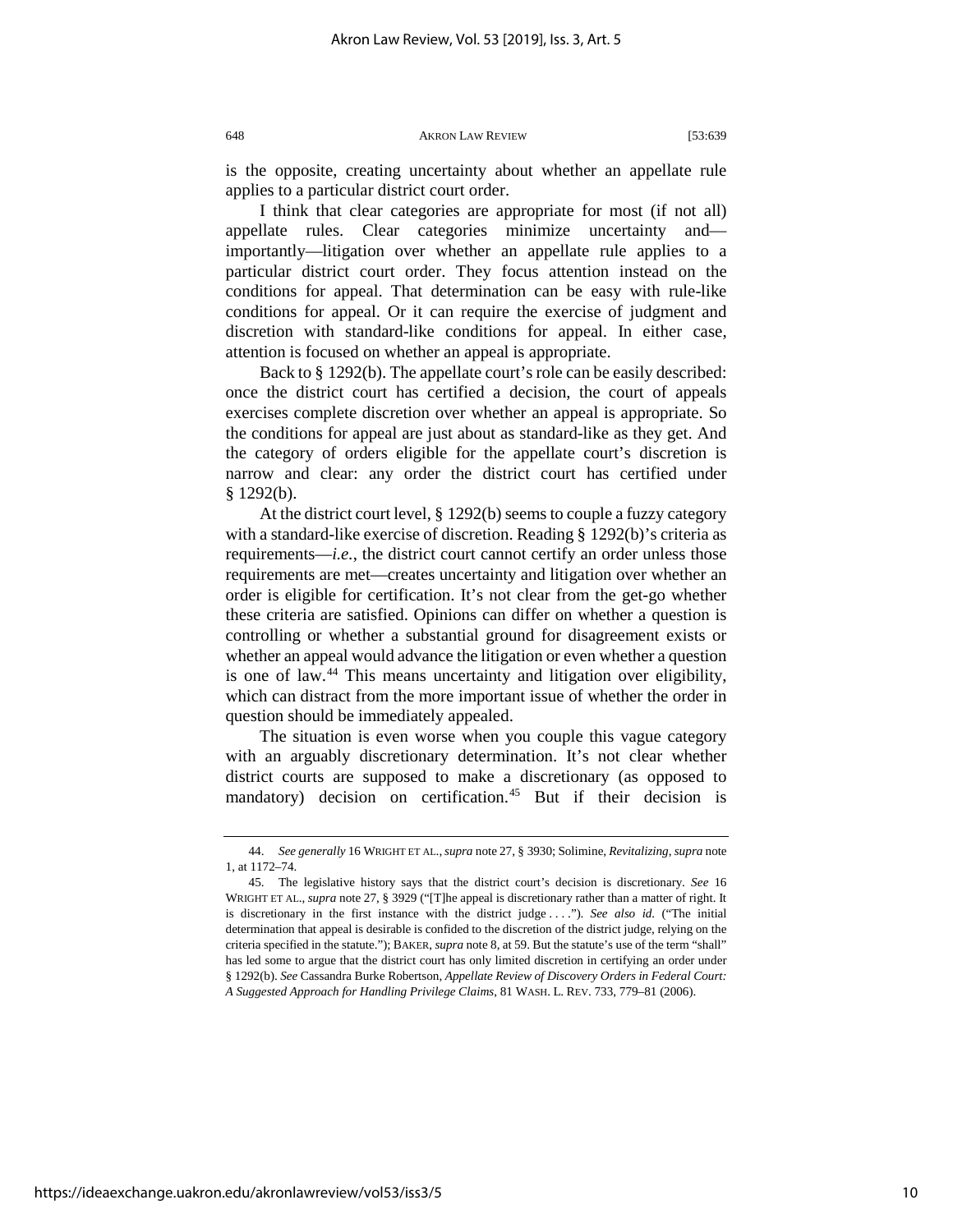discretionary, all the worse. There is little use in coupling uncertainty over eligibility with uncertainty over appealability. That simply invites two disputes instead of one. And given the vagueness of the eligibility determination, the two will almost inevitably overlap. A lot of time and effort could be saved by instead focusing directly on the latter question of whether the order should be appealed.

In practice, it might be the case that district courts are marking flexible, pragmatic decisions about the appropriateness of an appeal under the auspices of § 1292(b)'s criteria. That is, even if they speak in terms of requirements, district courts might actually be exercising the discretion that I think is appropriate in this circumstance. But then we have covert flexibility. This is good insofar as it allows for discretion. But I'm no fan of covert flexibility; flexibility should be overt so that the parties know what to argue about and the district court can candidly explain the basis for its decision.<sup>[46](#page-11-0)</sup>

Or it might be the case that courts are not, in practice, applying § 1292(b) flexibly. That means rigid, formalistic decisionmaking that is anathema to our current regime of federal appellate jurisdiction. And that's even worse. Flexibility is necessary for a working system of appeals, and § 1292(b) is currently the best (and perhaps the only appropriate) outlet for that flexibility. $47$ 

2. No Limits

We cannot know for certain how much the textual (and non-textual) limits and uncertainties in § 1292(b) are impeding its use. But these limits and uncertainties don't serve much of a purpose. The rule accordingly might improve were we to remove them as strict preconditions to an appeal. That is, a limitless § 1292(b) might finally accomplish the sound use of discretionary appeals that both Michael Solimine and Wright, Miller & Cooper have separately advocated. This does not mean that courts would be completely at sea when deciding the propriety of an appeal; the statute could include guidance, or the courts could develop their own. But the analysis would no longer rigidly require satisfying certain underinclusive, cumulative requirements.

What would this rule look like? Section 1292(b) currently reads:

When a district judge, in making in a civil action an order not otherwise appealable under this section, shall be of the opinion that such order

<span id="page-11-0"></span><sup>46.</sup> *See* Lammon, *Dizzying* Gillespie, *supra* note 2, at 417.

<span id="page-11-1"></span><sup>47.</sup> *See* Lammon, *A Lose-Lose Case*, *supra* note 24, at 1011.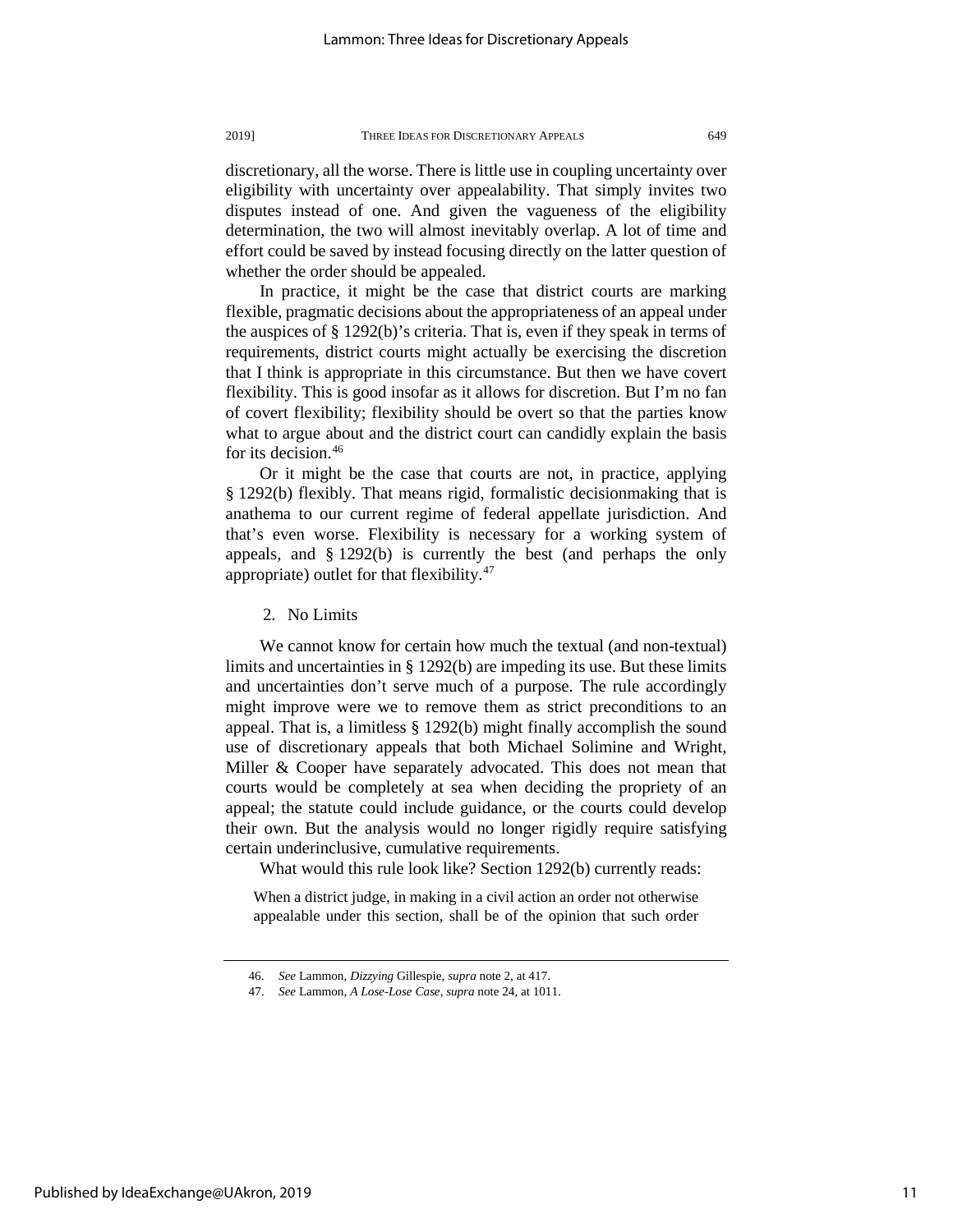involves a controlling question of law as to which there is substantial ground for difference of opinion and that an immediate appeal from the order may materially advance the ultimate termination of the litigation, he shall so state in writing in such order. The Court of Appeals which would have jurisdiction of an appeal of such action may thereupon, in its discretion, permit an appeal to be taken from such order, if application is made to it within ten days after the entry of the order: Provided, however, That application for an appeal hereunder shall not stay proceedings in the district court unless the district judge or the Court of Appeals or a judge thereof shall so order.<sup>[48](#page-12-0)</sup>

A reformed—and limitless—§ 1292(b) might say:

In a civil action, a district court may certify an order for an immediate appeal. The court of appeals that would have jurisdiction over an appeal in that action may then permit an appeal to be taken from that order. Application to the court of appeals must be made within 10 days. And application for an appeal under this section does not stay district court proceedings unless the district court or the court of appeals so orders.

Let's break this down a bit. First, the limit to civil cases is retained (I'll return to this in a moment). Second, by saying "a district court may certify," the revised rule removes any doubt that the district court has discretion to certify; no more "shalls." Third, there is no suggestion of any prerequisites to the district court's certification; the court can exercise its judgment to determine whether it thinks a decision warrants an immediate appeal. The rest is more or less the same; the court of appeals has discretion to accept the appeal, the petition must be filed within 10 days, and district court proceedings are not stayed without an appropriate order.

These revisions focus both the district court and the court of appeals on the central question: would this decision benefit from immediate appellate review? Courts would likely develop standards governing both exercises of discretion. But those standards would be just that—standards, which would guide the parties in making their arguments and the courts in making their decisions. And perhaps most importantly, courts would make those decisions in procedurally appropriate circumstances—directly tackling the appropriateness of an appeal before any time is wasted on the merits of that appeal (unlike they currently do in, for example, the collateral-order doctrine context).

<span id="page-12-0"></span>A revised § 1292(b) could also eliminate the need for Federal Rule of Civil Procedure 54(b). Rule 54(b) allows the district court to certify for an immediate appeal an order that resolves some (but not all) of the claims

<sup>48.</sup> 28 U.S.C. § 1292(b) (2018).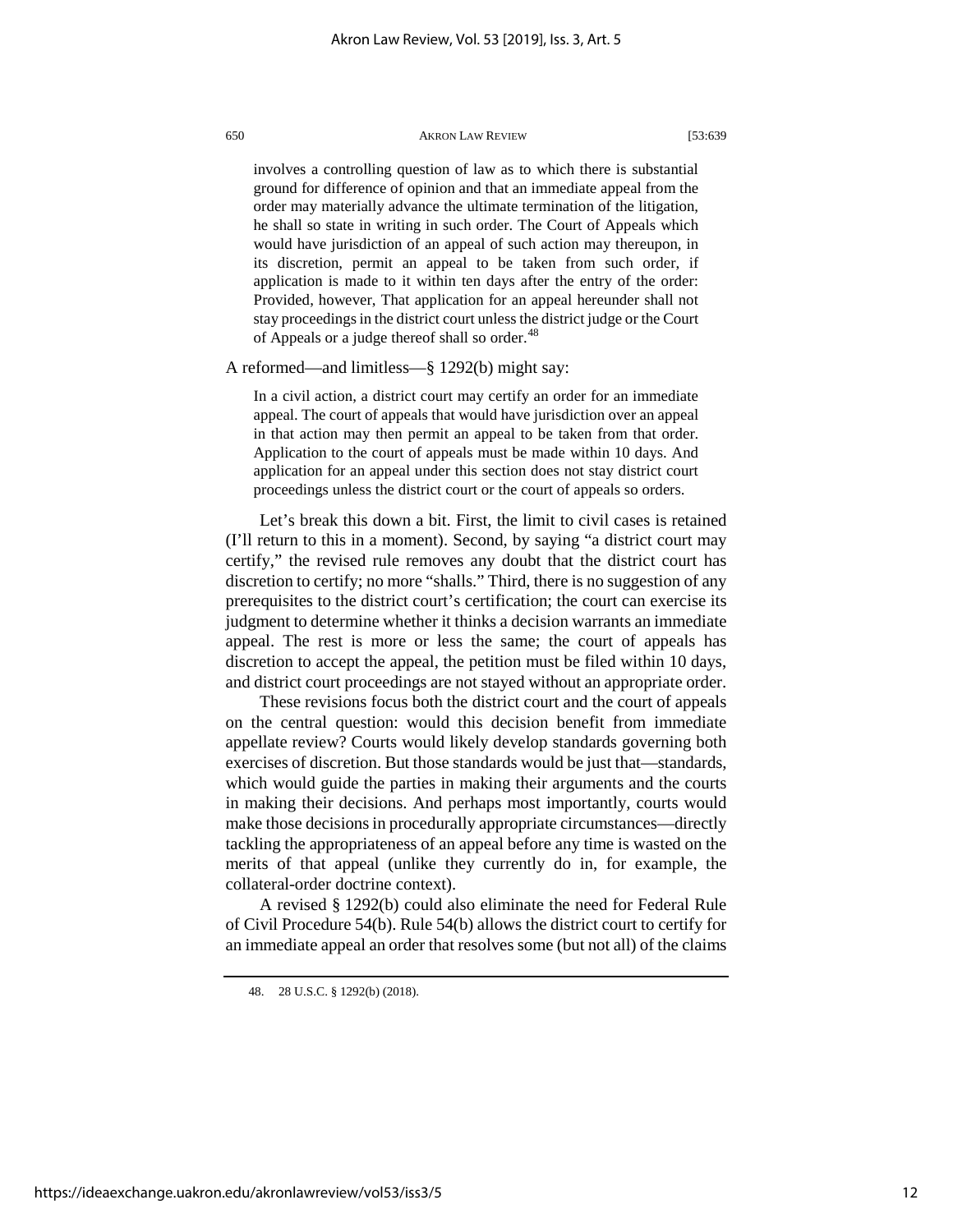in a multi-party or multi-claim suit. If the district court so certifies finding that there is "no just reason for delay"—the parties then have a right to appeal. While Rule 54(b) might at first seem useful and even pragmatic, Andrew Pollis has revealed its problems.<sup>[49](#page-13-0)</sup> Rule 54(b)'s terms create uncertainty and disputes over whether a decision is eligible for a certification. And the rule gives the district court power to control appellate jurisdiction, occasionally creating a power struggle between the district and appellate courts. Pollis accordingly suggested reforming § 1292(b) to add a provision for double-certified discretionary appeals from orders that resolve a party's entitlement to relief on a particular legal theory.<sup>[50](#page-13-1)</sup> A limitless  $\S 1292(b)$  would make Pollis's suggested change unnecessary, as it could handle the orders that Rule 54(b) normally would. And like Pollis's suggestion, a limitless § 1292(b) would appropriately direct those matters to the discretion of *both* the district court and appellate court.

One last note. Section 1292(b) currently applies only in civil cases. Arguments have been made to expand it to criminal cases.<sup>[51](#page-13-2)</sup> As of now, I have no opinion on whether doing so is wise; it's an issue to which I have not given enough thought. I will note that pushes for increased appeals are less common (though hardly nonexistent) in the criminal context. And courts regularly emphasize the need to limit interlocutory appeals in criminal proceedings.[52](#page-13-3) But I leave this issue for another day.

### *B. The One-Opportunity Appeal*

Even this revised § 1292(b) still requires double certification. What about appeals solely at the discretion of the courts of appeals? Again, a move to this has long been advocated, fueled in part by dissatisfaction with the district court's gatekeeper role under § 1292(b). And absolute discretion has some benefits. It would place a check on district courts trying to force a settlement with decisions that are insulated from appeals. And there are likely occasions in which appellate courts think an

<sup>49.</sup> *See generally* Pollis, *Rule 54(b)*, *supra* note 17.

<sup>50.</sup> *Id.* at 760.

<span id="page-13-3"></span><span id="page-13-2"></span><span id="page-13-1"></span><span id="page-13-0"></span><sup>51.</sup> *See generally* Daniel J. Adelman, Comment, *Time Is of the Essence: The Case for Amending 28 U.S.C. § 1292(b) to Permit Interlocutory Appeals in Criminal Cases*, 1986 ARIZ. ST. L.J. 727 (1986); Raymond A. Hayward, Note, *Amending 28 U.S.C. § 1292(b) to Permit Interlocutory Appeals in Federal Criminal Proceedings—An Economic Analysis*, 67 IOWA L. REV. 1037 (1982).

<sup>52.</sup> *See, e.g.*, United States v. Sueiro, 946 F.3d 637, 640 (4th Cir. 2020).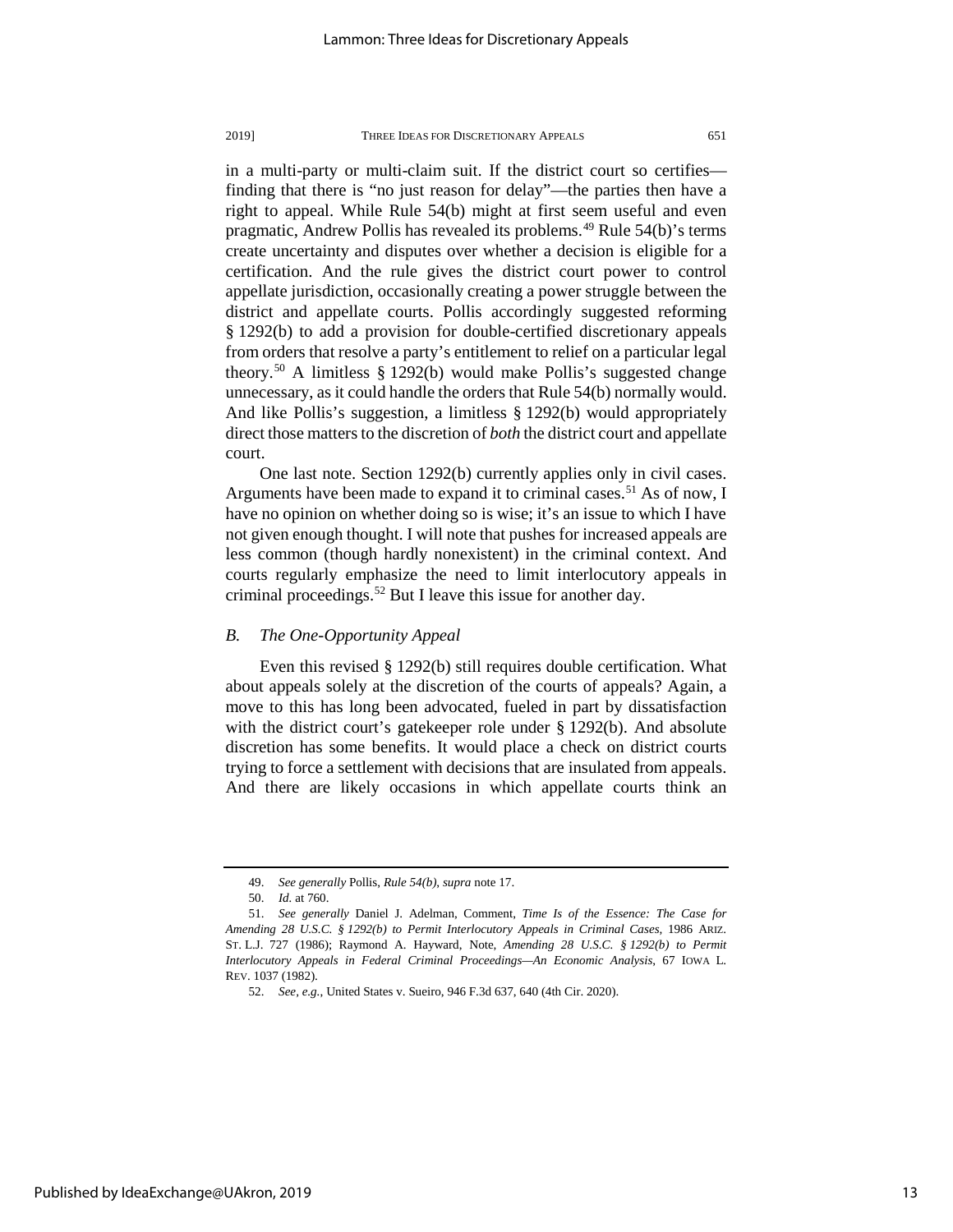immediate appeal is warranted regardless of what the district court thinks. $53$ 

But one persistent concern with a wholesale switch to discretion is impact on appellate caseloads.<sup>[54](#page-14-1)</sup> Reform efforts are sensitive to increasing appellate caseloads.<sup>55</sup> And it's at least plausible that a wholesale switch to discretion would increase appellate workloads. Even if appellate courts were chary of granting permission to appeal—and thus actual appeals did not increase beyond the courts' capabilities—the courts of appeals would still have to deal with an increased number of petitions to appeal.<sup>[56](#page-14-3)</sup> Petitions to appeal are almost certainly less work than full-blown appeals. But they're not nothing. And allowing litigants to seek discretionary appeals from any district court decision creates at least a realistic chance that the courts of appeals will be inundated with petitions to appeal. This increased workload might be temporary—litigants might adjust to the new reality. Multiple appeals in a single case, however, could very well become common.

Balancing the costs and benefits of discretionary appeals thus likely requires limiting their number. Section 1292(b) did that by requiring that litigants first obtain permission from the district court.<sup>[57](#page-14-4)</sup> Other forms of discretionary appeals (such as Rule 23(f) and  $\S$  1453(c)) limit the number of petitions to appeal by limiting those petitions to a specific kind of order; there can only be as many petitions to appeal as there are orders of that type. But there might be other ways.

One possibility comes from Kenneth Kilbert's recent proposal for "challenge appeals." Inspired by instant-replay review in sports, Kilbert offered a rule whereby "plaintiff and defendant each has the right to appeal one interlocutory order in the case immediately to the court of appeals, without the need for any permission by a judge."[58](#page-14-5) As Kilbert saw it, challenge appeals would open interlocutory appeals to a wide variety of orders, provide certainty over appealability, reduce procedural

<sup>53.</sup> *See* the mandamus/§ 1292(b) cases cited *supra* note 31.

<span id="page-14-2"></span><span id="page-14-1"></span><span id="page-14-0"></span><sup>54.</sup> *See* Lammon, *Rules*, *supra* note 15, at 433–34; Timothy P. Glynn, *Discontent and Indiscretion: Discretionary Review of Interlocutory Orders*, 77 NOTRE DAME L. REV. 175, 236–40 (2001).

<sup>55.</sup> *See* Lammon, *Rules*, *supra* note 15, at 433–34.

<span id="page-14-3"></span><sup>56.</sup> *See* Bryan Lammon, *Appellate Jurisdiction in* Sanchez-Gomez*: A Hard Case that Should Be Easy*, 96 WASH. U. L. REV. ONLINE 1, 7 (2018).

<sup>57.</sup> 28 U.S.C. § 1292(b) (2018).

<span id="page-14-5"></span><span id="page-14-4"></span><sup>58.</sup> Kenneth K. Kilbert, *Instant Replay and Interlocutory Appeals*, 69 BAYLOR L. REV. 267, 269 (2017).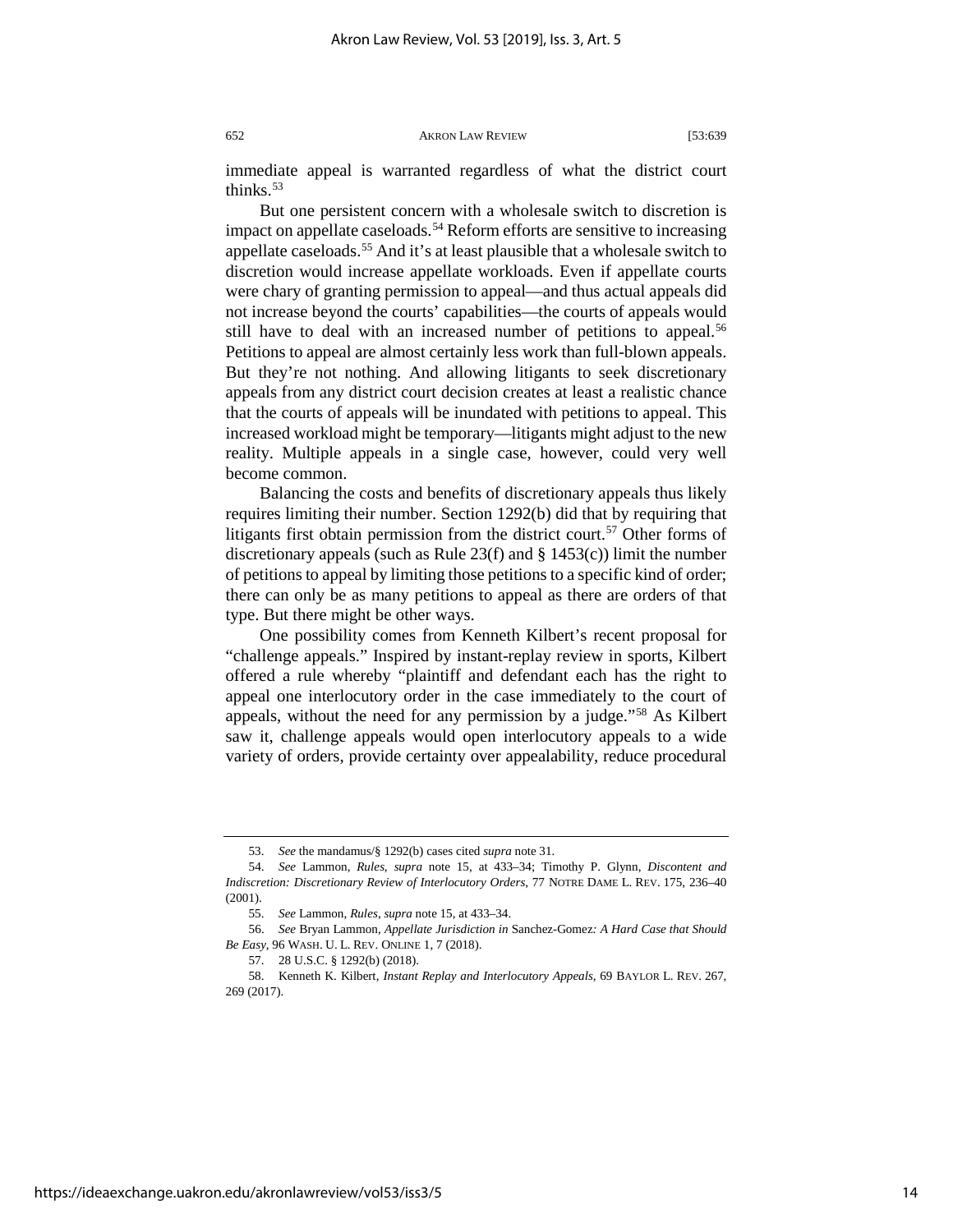litigation over what can be appealed, and keep the number of interlocutory appeals manageable.<sup>[59](#page-15-0)</sup>

Kilbert's proposal is fascinating. But I'm concerned about its impact on appellate workloads. The rule would allow for two interlocutory appeals *as of right* in every case. If those challenge appeals are coupled with an appeal from a final judgment, we then have three full trips to the court of appeals in a single case. To be sure, we don't know how frequently that would occur. But it's a risk.

I offer a variation on Kilbert's idea. Rather than give both sides the *right* to one appeal, give them each one *opportunity* to seek a discretionary appeal. That is, each side could would have one chance to ask the court of appeals for permission to appeal any district court decision. They would have a short window in which to petition—say, 14 days from the order. And at some point before trial, they would lose this opportunity had they not used it—say, after the final pretrial order or when jury selection begins. Regardless of whether a side's petition to appeal is granted or denied, that side cannot ask again. Or, at least, they couldn't ask again under this rule; other discretionary options like § 1292(b) and Rule 23(f) would still exist.

Rather than risk two interlocutory appeals as of right, giving each side only the opportunity to seek appellate review would mean a maximum of two petitions for interlocutory appeal. A cap thus exists on the number of requests for discretionary review. Granted, the number is somewhat arbitrary. There could be cases in which several interlocutory appeals were warranted (but that a district court, for whatever reason, would refuse to certify under § 1292(b)). And there certainly will be cases in which no interlocutory appeals are needed. The rule would thus be both under- and overinclusive. But at least there's a cap.

Further, the use-it-and-lose-it nature of the appeal might make some litigants never use it. Some litigants might want to save their chance at an interlocutory appeal in case a particularly important district court decision doesn't go their way. Those litigants might pass on several orders from which they could have sought review. And the important order that they were waiting for might never come; once the final pretrial order is issued (or jury selection begins, or whatever), they can no longer seek permission to appeal. The rule thus mixes incentives and uncertainty to further discourage the use of this procedure.

Limits would need to exist when one side comprises multiple parties. And I think Kilbert handled this issue well in his recommendation for

<span id="page-15-0"></span>Published by IdeaExchange@UAkron, 2019

<sup>59.</sup> *Id.* at 299–302.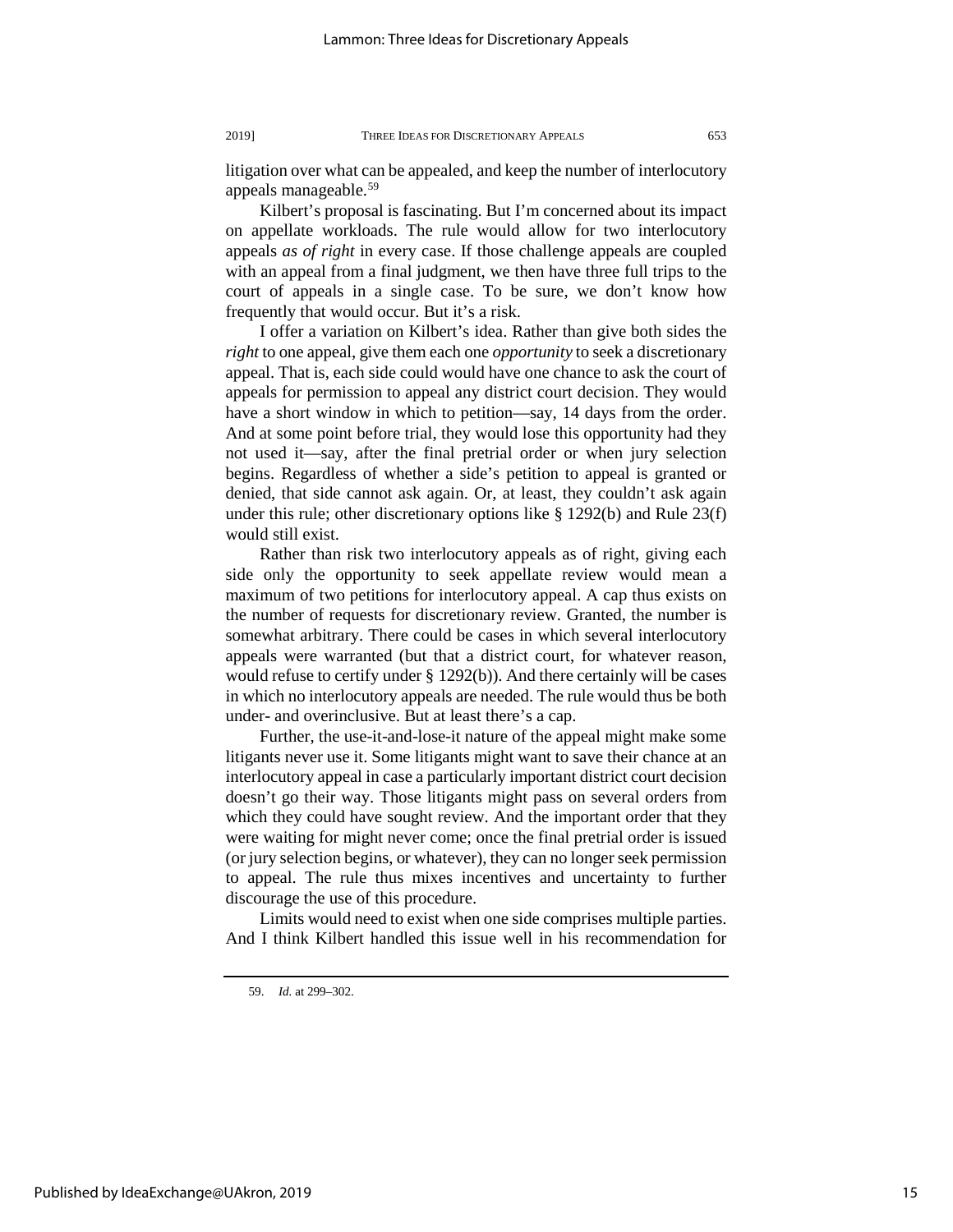challenge appeals.<sup>[60](#page-16-0)</sup> One option would be to give each individual party its own one-opportunity appeal. But that would be too much. Keeping the number of petitions to appeal low is a key feature of this proposal. Giving each individual party a shot at an interlocutory appeal could mean dozens of attempts in larger suits.

The better option is to give each side one opportunity to seek discretionary review. This makes especially good sense for plaintiffs, who generally are the masters of their claims and choose who's on their side.<sup>[61](#page-16-1)</sup> It's different for defendants, who have little say in who their co-parties are and might even be adverse to them. But they, too, should ultimately be limited to one appeal. Defendants often have much in common and sometimes even work jointly.<sup>[62](#page-16-2)</sup> They do not have to become adverse in litigation, since cross-claims are permissive. $63$  And allowing one side multiple attempts at appeal loses one of the key limits for one-opportunity appeals: the limit on the number of petitions that could be filed in a single case. So in cases of multiple defendants, as with multiple plaintiffs, the first mover gets the chance at an appeal.<sup>[64](#page-16-4)</sup> That being said, nothing is stopping the parties on one side from agreeing among themselves that they unanimously agree about the propriety of taking their side's appeal.<sup>[65](#page-16-5)</sup>

Another option for dealing with multiple parties is to make them share the one opportunity to seek a discretionary appeal. That is, there would be only one opportunity per case for anybody to seek appellate review. Whichever party took the opportunity first would get it. That would mean only one potential petition to appeal in each action, further reducing appellate workloads. How parties would use these appeals is not entirely clear. Parties might swiftly take their first opportunity to appeal to deprive their opponent of that chance. Or the rule might result in a standoff—each waiting nervously for an order they want to appeal—with neither party taking an appeal until a crucial decision.

One final variation on these kinds of appeals—particularly if they're limited to only one appeal in each action rather than one per side—is to require that parties agree to the use of the procedure. That is, neither party would be able to unilaterally seek a discretionary appeal. The parties would instead have to agree on what to try and appeal. This is similar to a

<sup>60.</sup> *See id.* at 309–12.

<span id="page-16-1"></span><span id="page-16-0"></span><sup>61.</sup> *Id.* at 309.

<span id="page-16-2"></span><sup>62.</sup> *Id.* at 310.

<span id="page-16-3"></span><sup>63.</sup> *Id.* at 310. *See also* FED. R. CIV. P. 13(g).

<span id="page-16-5"></span><span id="page-16-4"></span><sup>64.</sup> Kilbert, *supra* note 58, at 311.

<sup>65.</sup> *Id.* at 311–12.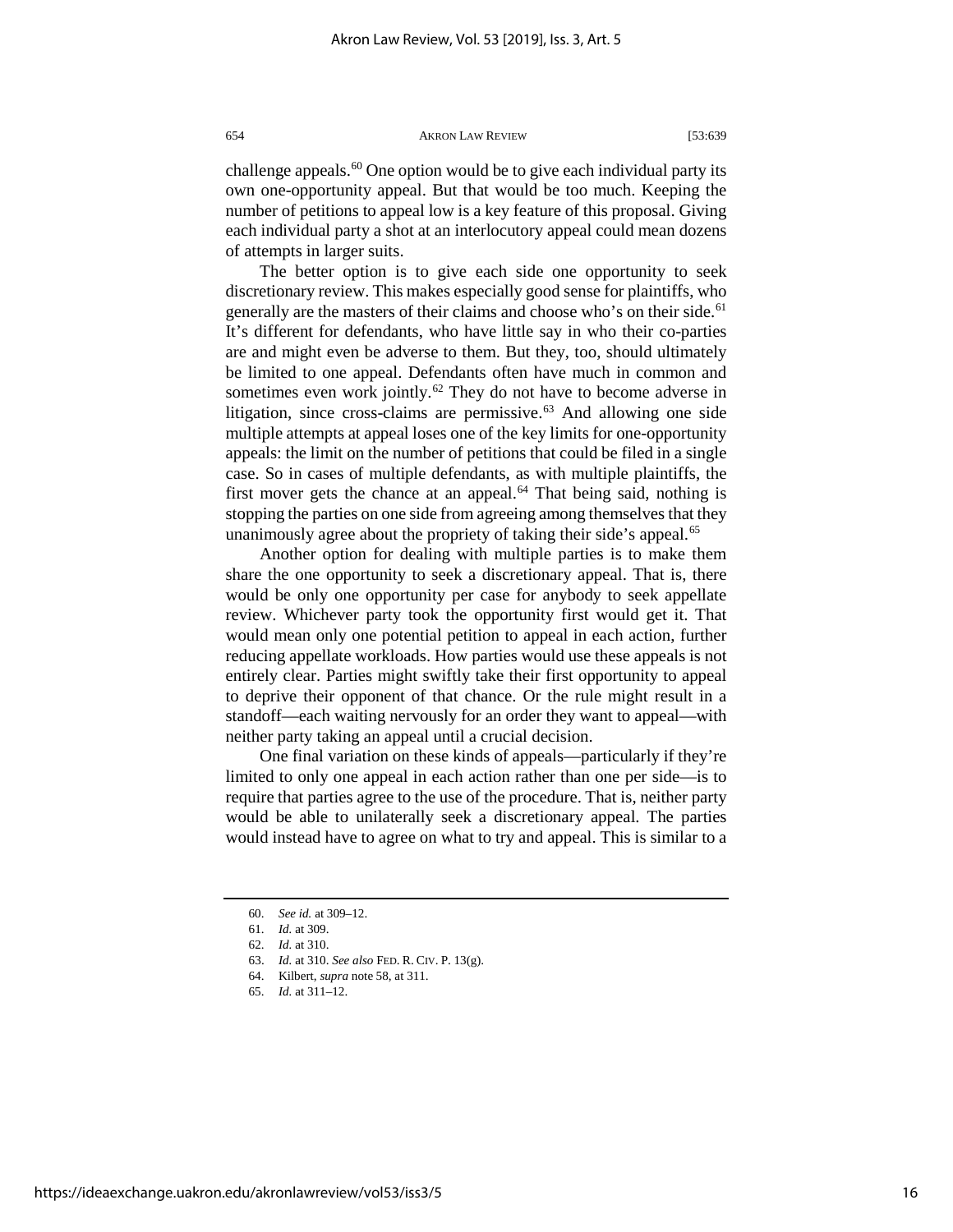procedure proposed by James Pfander and David Krohn.<sup>[66](#page-17-0)</sup> They suggested that parties be should be allowed to agree to ask the district court to certify an issue for immediate appeal.<sup>[67](#page-17-1)</sup> This final variation on the one-opportunity appeal would similarly operate by the agreement of the parties, though they would go straight to the court of appeals with their request.

There is also (and again) the question of whether this rule would apply in criminal cases. Again, and for much the same reasons as a limitless § 1292(b), I have no position on that matter at this time.

#### IV. CIRCUIT EXPERIMENTATION

Just proposing new discretionary-appeal rules won't be enough. Debate persists over how any appellate-jurisdiction reform discretionary or otherwise—would work in practice. [68](#page-17-2) And that debate sometimes seems interminable and irreconcilable.<sup>[69](#page-17-3)</sup>

Part of the difficulty stems from defining "work"; that's a valueladen judgment, and reasonable minds can disagree over the merits of particular appellate rules. But another problem comes from a lack of information on which those judgments should be based. The consequences of most proposed appellate reforms are uncertain.<sup>[70](#page-17-4)</sup> We can predict a rule's effects—such as the frequency with which district court proceedings would be interrupted and appellate workloads would be increased—based on reasonable assumptions about litigant and court behavior.<sup>[71](#page-17-5)</sup> And we can even be fairly confident in some of those predictions. But those predictions might very well be wrong. We can sometimes look to similar state practices for data. But efforts to look to the states have been criticized, as unique aspects of federal litigation (greater complexity, well-resourced parties) can render state experience unhelpful.<sup>[72](#page-17-6)</sup> In short, we don't really know what any discretionary system would look like in practice. And uncertainty over the consequences of any particular appellate reform can stand in the way of adopting that reform.

<span id="page-17-2"></span><span id="page-17-1"></span><span id="page-17-0"></span><sup>66.</sup> *See generally* James E. Pfander & David R. Pekarek Krohn, *Interlocutory Review by Agreement of the Parties: A Preliminary Analysis*, 105 NW. U. L. REV. 1043 (2011).

<sup>67.</sup> *See id.* at 1053.

<sup>68.</sup> *See* Lammon, *Rules*, *supra* note 15, at 432–36.

<sup>69.</sup> *See id.*

<sup>70.</sup> *See id.* at 434.

<sup>71.</sup> *See id.* at 436.

<span id="page-17-6"></span><span id="page-17-5"></span><span id="page-17-4"></span><span id="page-17-3"></span><sup>72.</sup> *Compare* Eisenberg & Morrison, *supra* note 1, at 297–301 (relying on Wisconsin's experience with discretionary appeals to argue for a move to discretionary appeals in the federal system), *and* Martineau, *supra* note 1, at 777–87 (same), *with* Glynn, *supra* note 54, at 236–37 (doubting the relevance of the Wisconsin experience to federal appeals).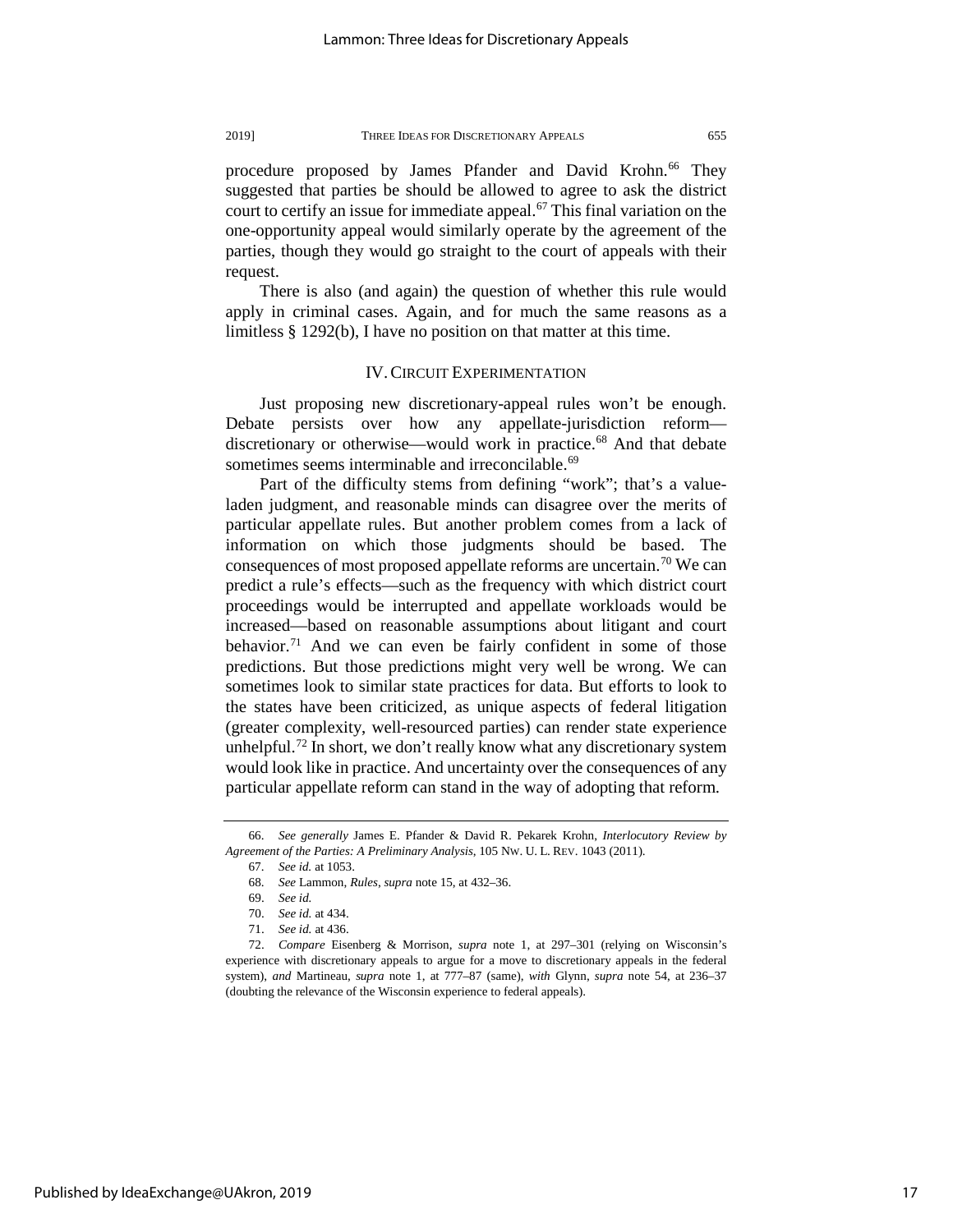#### 656 **AKRON LAW REVIEW** [53:639] AKRON LAW REVIEW

Some information on the consequences of particular appellate rules might help. And one way to learn about the consequences of an appellate rule is to try it. I once proposed judicial experimentation as a means for learning about different appellate rules.<sup>[73](#page-18-0)</sup> I suggested that courts could use the collateral-order doctrine to craft rules allowing particular orders to be appealed.<sup>[74](#page-18-1)</sup> Courts could then apply that rule for a period of years and learn how it operates. If need be, courts could eventually revise or abandon the rule.

I now doubt the feasibility (not to mention likelihood) of this kind of judicial experimentation. The collateral-order doctrine is an awkward tool for crafting appellate rules. And courts don't seem to have much interest in experimenting with these rules.

But experimentation is still possible. Rulemakers (with a little help from Congress) can craft appellate rules, too.<sup>[75](#page-18-2)</sup> We could thus try appellate rules via rulemaking—those I've proposed or others, such as Kilbert's or Pfander and Krohn's—to see how they work. And doing so does not require adopting a rule nationwide. Congress could instead authorize one or more circuits to experiment with appellate rules. The Supreme Court (via the rulemaking process) could then create those rules, and the Federal Judicial Center could monitor their operation. Eventually rulemakers could better assess a proposed appellate rule and predict how it would function nationwide.

This would likely require congressional action. Although the Supreme Court has the authority to create procedural rules on appealability, the Rules Enabling Act requires that those rules be "general."<sup>[76](#page-18-3)</sup> Creating special procedural rules for one or more circuits thus seems problematic under the existing statutes. But Congressional action could fix this. Indeed, circuit experimentation is not entirely novel. In 1998, the Commission on Structural Alternatives for the Federal Courts of Appeals (commonly called the "White Commission" after its chair, Justice Byron White) suggested empowering the courts of appeals to create intra-circuit divisions as they grow.<sup>[77](#page-18-4)</sup> The Commission suggested legislation that would create these divisions in the Ninth Circuit, with the Federal Judicial Center monitoring that circuit's experience for eight

<sup>73.</sup> *See* Lammon, *Rules*, *supra* note 15, at 445–59.

<sup>74.</sup> *See id.*

<sup>75.</sup> *See* 28 U.S.C. § 2072.

<sup>76.</sup> *See* 28 U.S.C. § 2072 (2018).

<span id="page-18-4"></span><span id="page-18-3"></span><span id="page-18-2"></span><span id="page-18-1"></span><span id="page-18-0"></span><sup>77.</sup> COMMISSION ON STRUCTURAL ALTERNATIVES FOR THE FEDERAL COURTS OF APPEALS, FINAL REPORT 61 (1998).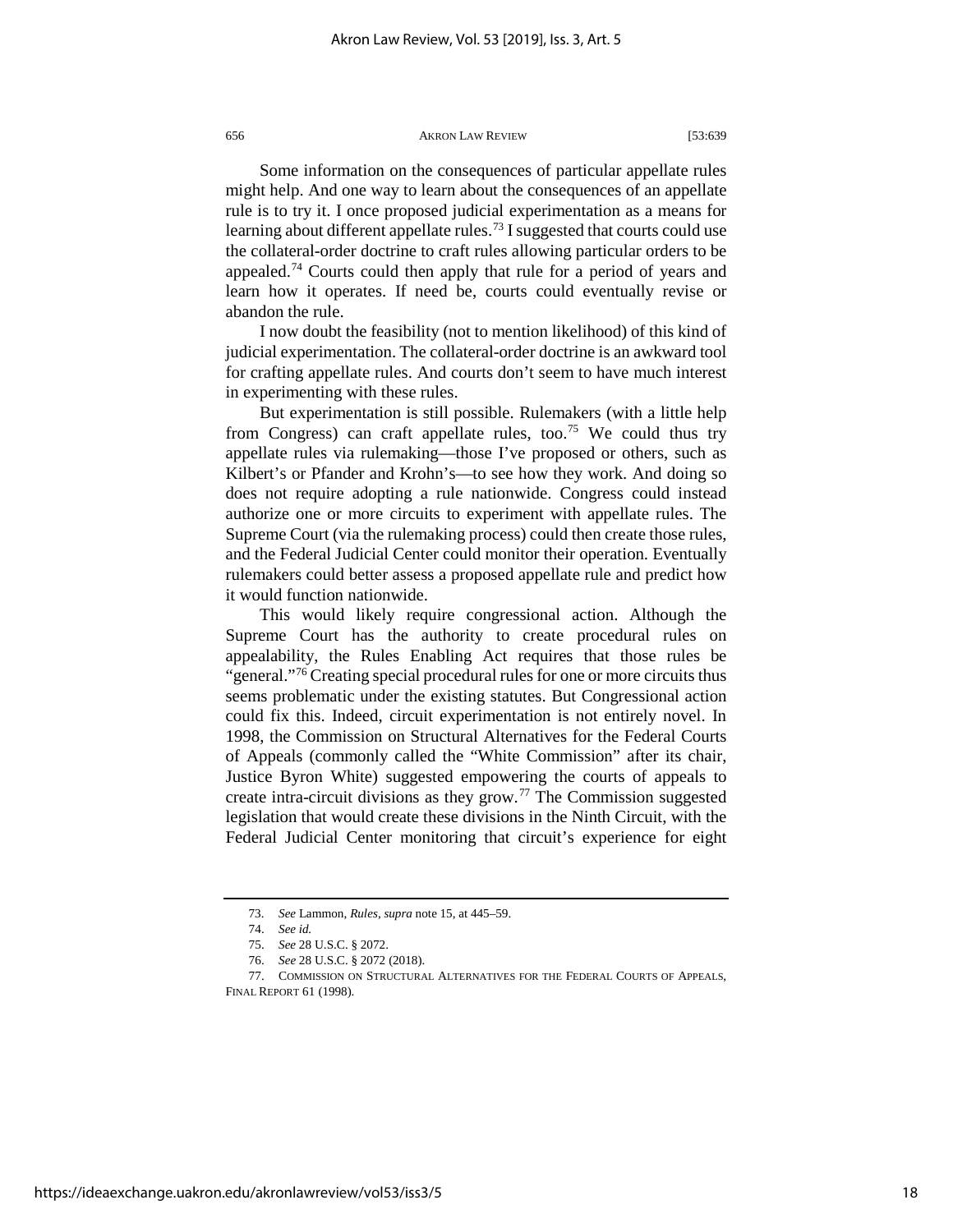years[.78](#page-19-0) After the eight-year experiment, the Judicial Conference would have made recommendations to Congress on the further use of divisions.<sup>[79](#page-19-1)</sup>

As for where any experimentation might take place, circuits with lower caseloads are probably the best candidates. One major (if not the major) concern with increased discretionary appeals is appellate caseloads. It thus makes sense to experiment with new avenues for appeals where caseloads are already low. That way, if the experiment goes horribly wrong and caseloads increase substantially, the court will hopefully still be able to manage its business through the course of the experiment.

That probably means the First, Tenth, or D.C. Circuits.<sup>[80](#page-19-2)</sup> They each have a relatively low absolute number of appeals and a relatively low number of decisions-per-judge. $81$  So they are probably best positioned to absorb any increase in appellate workloads. These lower workloads also suggest that the First, Tenth, or D.C. Circuits would be good barometers for the workability of an appellate rule; if something cannot work in the Tenth Circuit, it probably won't work in the Ninth. This isn't to say that success in any of these circuits means that a rule would function well nationwide. Circuit differences in caseloads as well as staffing, internal procedures, and even cultures might affect the consequences of a new appellate rule. But trying new appellate rules where they are most likely to function is at least a start.

## V. CONCLUSION

The next several decades will hopefully see some reform of federal appellate jurisdiction. Granted, the literature has pushed reform for years. But sustained efforts—with new visions for appellate timing and information on how new structures might function—might make reform more likely. It's accordingly worth considering what a reformed system of appellate jurisdiction might look like. I've offered three ideas for

<span id="page-19-3"></span>81. *See id.*

<sup>78.</sup> *Id.* at 95.

<sup>79.</sup> *Id.* at 43.

<span id="page-19-2"></span><span id="page-19-1"></span><span id="page-19-0"></span><sup>80.</sup> The Federal Court Management Statistics Summary includes the number of cases terminated on the merits per active judge for the past 12 months. In the 12-month period ending September 30, 2019, the First, Tenth, and D.C. Circuits each terminated 447, 228, and 210 cases per judge. The Tenth and D.C. Circuit numbers are the two lowest. Four circuits have a lower number of merits terminations per judge than the First Circuit: the Second (389), Third (424), Sixth (292), and Seventh (366). But each of those four circuits has a much greater total caseload than the First does. *See* U.S. COURT OF APPEALS SUMMARY—12-MONTH PERIOD ENDING SEPTEMBER 30, 2019, https://www.uscourts.gov/sites/default/files/data\_tables/fcms\_na\_appsumary0930.2019.pdf [https://perma.cc/PD6S-CJST].